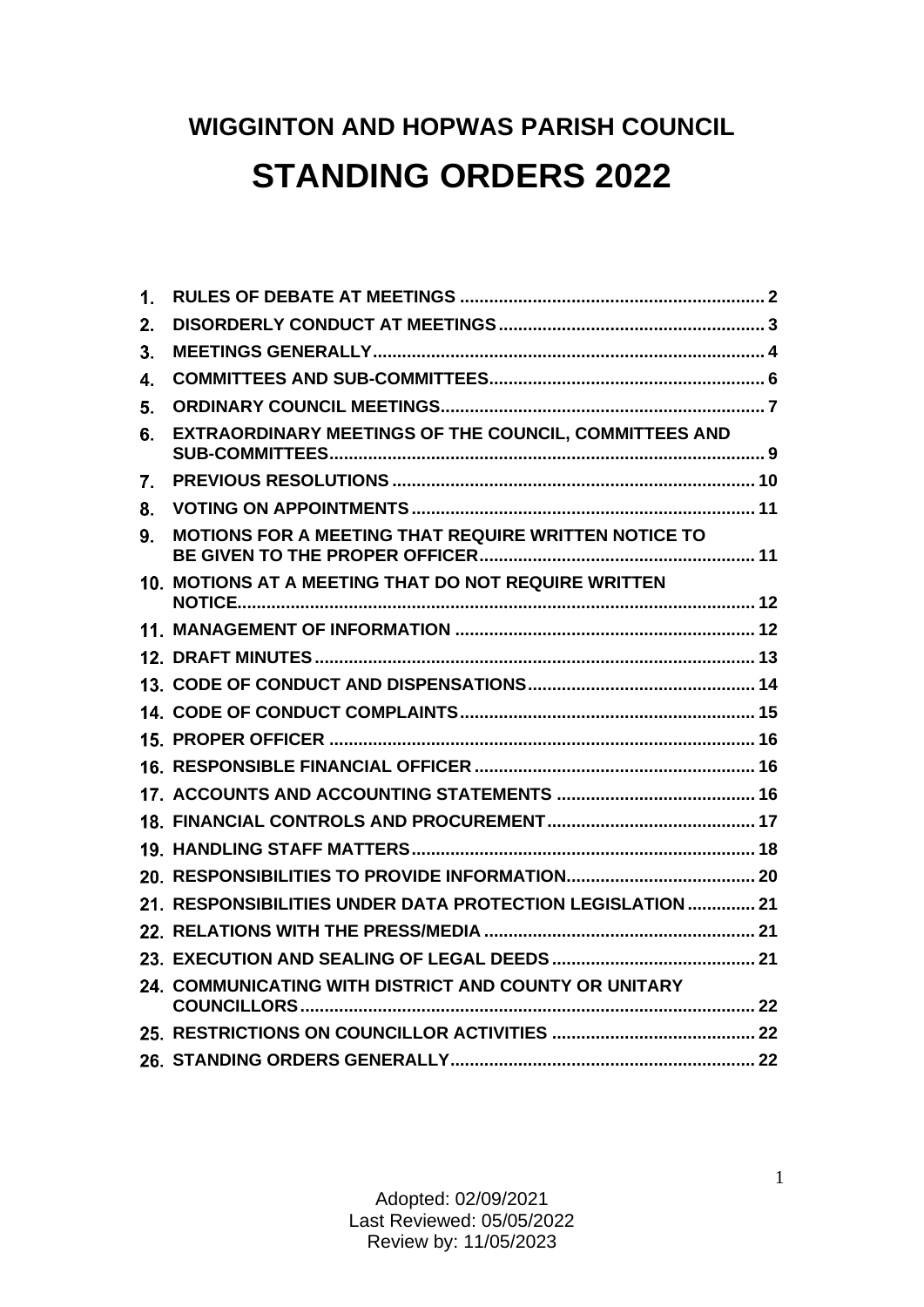#### <span id="page-1-0"></span> $1.$ **RULES OF DEBATE AT MEETINGS**

- a Motions on the agenda shall be considered in the order that they appear unless the order is changed at the discretion of the chairman of the meeting.
- b A motion (including an amendment) shall not be progressed unless it has been moved and seconded.
- c A motion on the agenda that is not moved by its proposer may be treated by the chairman of the meeting as withdrawn.
- d If a motion (including an amendment) has been seconded, it may be withdrawn by the proposer only with the consent of the seconder and the meeting.
- e An amendment is a proposal to remove or add words to a motion. It shall not negate the motion.
- f If an amendment to the original motion is carried, the original motion (as amended) becomes the substantive motion upon which further amendment(s) may be moved.
- g An amendment shall not be considered unless early verbal notice of it is given at the meeting and, if requested by the chairman of the meeting, is expressed in writing to the chairman.
- h A councillor may move an amendment to his own motion if agreed by the meeting. If a motion has already been seconded, the amendment shall be with the consent of the seconder and the meeting.
- i If there is more than one amendment to an original or substantive motion, the amendments shall be moved in the order directed by the chairman of the meeting.
- j Subject to standing order 1(k), only one amendment shall be moved and debated at a time, the order of which shall be directed by the chairman of the meeting.
- k One or more amendments may be discussed together if the chairman of the meeting considers this expedient but each amendment shall be voted upon separately.
- l A councillor may not move more than one amendment to an original or substantive motion.
- m The mover of an amendment has no right of reply at the end of debate on it.
- n Where a series of amendments to an original motion are carried, the mover of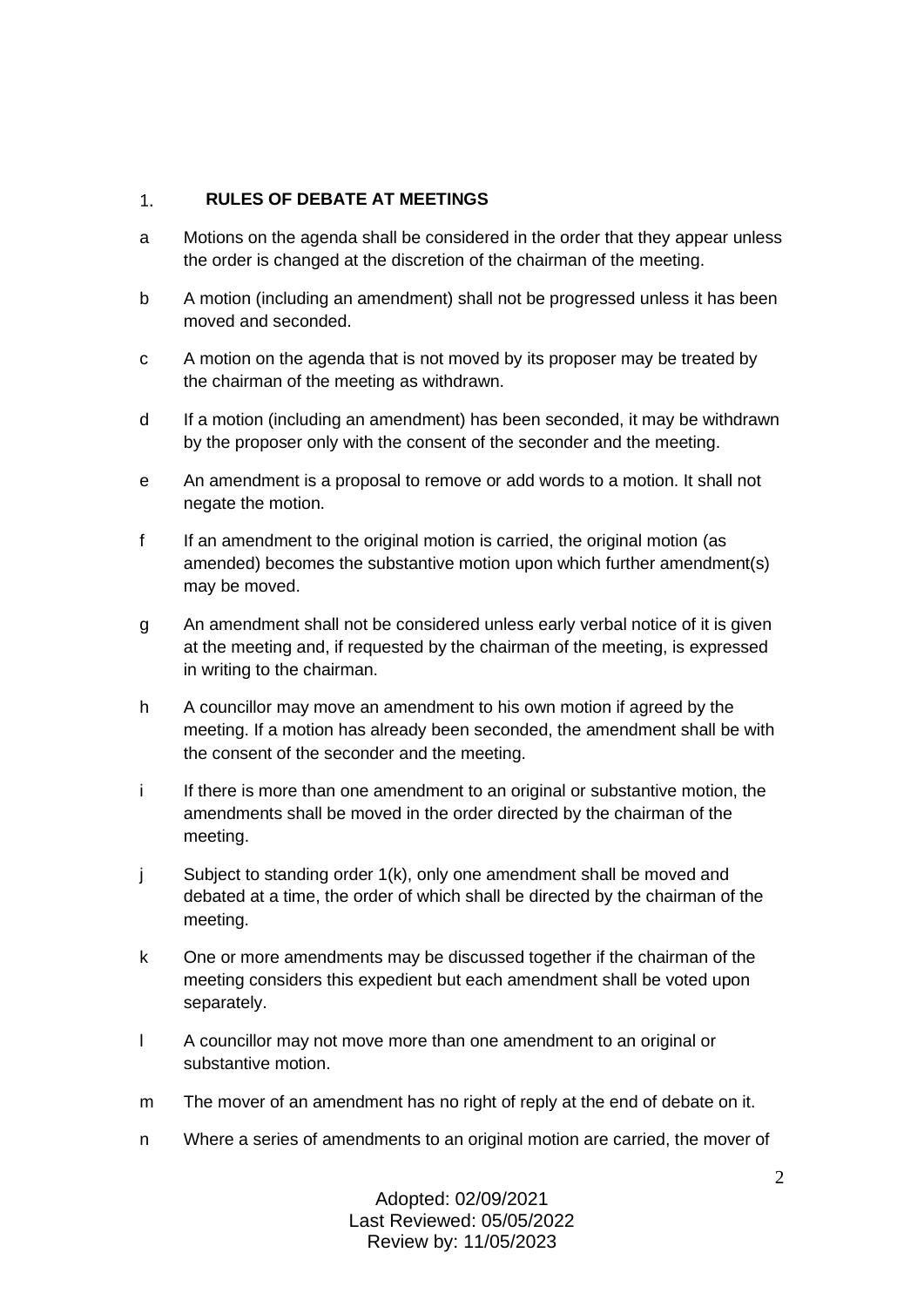the original motion shall have a right of reply either at the end of debate on the first amendment or at the very end of debate on the final substantive motion immediately before it is put to the vote.

- o Unless permitted by the chairman of the meeting, a councillor may speak once in the debate on a motion except:
	- i. to speak on an amendment moved by another councillor;
	- ii. to move or speak on another amendment if the motion has been amended since he last spoke;
	- iii. to make a point of order;
	- iv. to give a personal explanation; or
	- v. to exercise a right of reply.
- p During the debate on a motion, a councillor may interrupt only on a point of order or a personal explanation and the councillor who was interrupted shall stop speaking. A councillor raising a point of order shall identify the standing order which he considers has been breached or specify the other irregularity in the proceedings of the meeting he is concerned by.
- q A point of order shall be decided by the chairman of the meeting and his decision shall be final.
- r When a motion is under debate, no other motion shall be moved except:
	- i. to amend the motion;
	- ii. to proceed to the next business;
	- iii. to adjourn the debate;
	- iv. to put the motion to a vote;
	- v. to ask a person to be no longer heard or to leave the meeting;
	- vi. to refer a motion to a committee or sub-committee for consideration;
	- vii. to exclude the public and press;
	- viii. to adjourn the meeting; or
	- ix. to suspend particular standing order(s) excepting those which reflect mandatory statutory or legal requirements.
- s Before an original or substantive motion is put to the vote, the chairman of the meeting shall be satisfied that the motion has been sufficiently debated and that the mover of the motion under debate has exercised or waived his right of reply.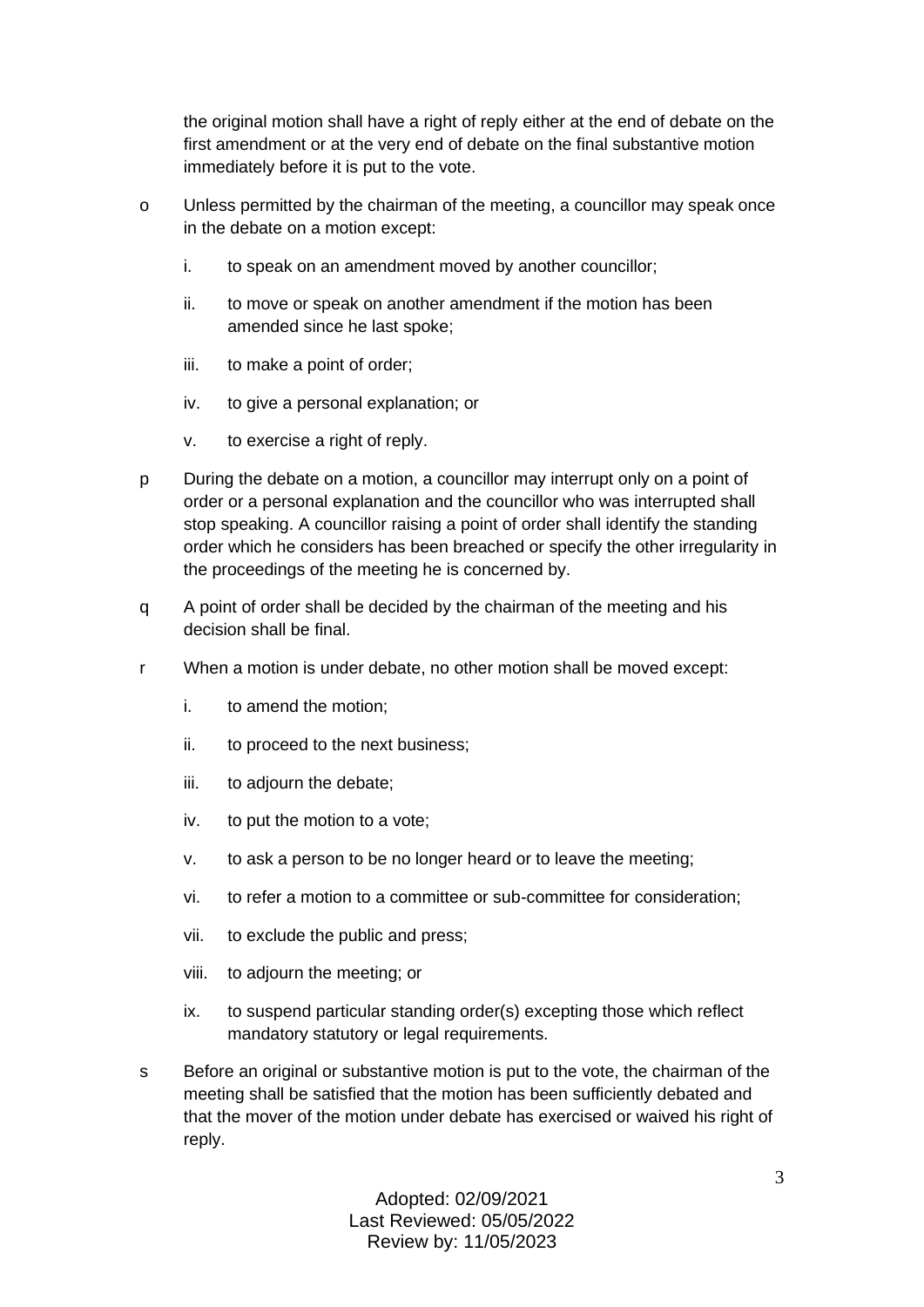t Excluding motions moved under standing order 1(r), the contributions or speeches by a councillor shall relate only to the motion under discussion and shall not exceed (2) minutes without the consent of the chairman of the meeting.

#### <span id="page-3-0"></span> $2.$ **DISORDERLY CONDUCT AT MEETINGS**

- a No person shall obstruct the transaction of business at a meeting or behave offensively or improperly. If this standing order is ignored, the chairman of the meeting shall request such person(s) to moderate or improve their conduct.
- b If person(s) disregard the request of the chairman of the meeting to moderate or improve their conduct, any councillor or the chairman of the meeting may move that the person be no longer heard or be excluded from the meeting. The motion, if seconded, shall be put to the vote without discussion.
- c If a resolution made under standing order 2(b) is ignored, the chairman of the meeting may take further reasonable steps to restore order or to progress the meeting. This may include temporarily suspending or closing the meeting.

#### <span id="page-3-1"></span> $3<sub>1</sub>$ **MEETINGS GENERALLY**

- a **Meetings shall not take place in premises which at the time of the meeting are used for the supply of alcohol, unless no other premises are available free of charge or at a reasonable cost.**
- b **The minimum three clear days for notice of a meeting does not include the day on which notice was issued, the day of the meeting, a Sunday, a day of the Christmas break, a day of the Easter break or of a bank holiday or a day appointed for public thanksgiving or mourning.**
- c **Meetings shall be open to the public unless their presence is prejudicial to the public interest by reason of the confidential nature of the business to be transacted or for other special reasons. The public's exclusion from part or all of a meeting shall be by a resolution which shall give reasons for the public's exclusion.**
- d Members of the public may make representations, answer questions and give evidence at a meeting which they are entitled to attend in respect of the business on the agenda.
- e The period of time designated for public participation at a meeting in accordance with standing order 3(d) shall not exceed 15 minutes unless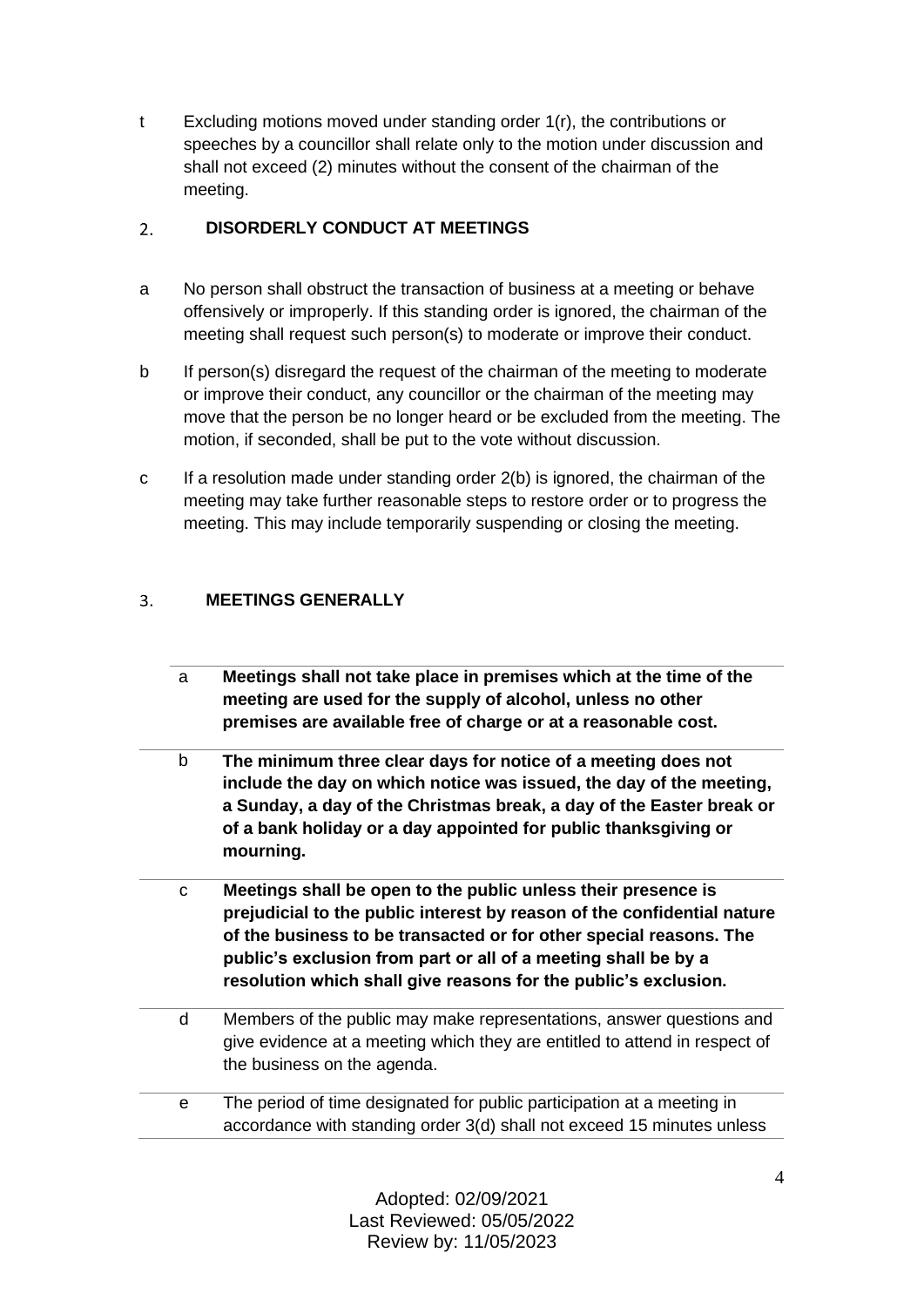|              | directed by the chairman of the meeting.                                                                                                                                                                                                                                                                                                                                                                                                                                                                                                                |
|--------------|---------------------------------------------------------------------------------------------------------------------------------------------------------------------------------------------------------------------------------------------------------------------------------------------------------------------------------------------------------------------------------------------------------------------------------------------------------------------------------------------------------------------------------------------------------|
| $\mathsf{f}$ | Subject to standing order 3(e), a member of the public shall not speak for<br>more than 5 minutes.                                                                                                                                                                                                                                                                                                                                                                                                                                                      |
| g            | In accordance with standing order 3(e), a question shall not require a<br>response at the meeting nor start a debate on the question. The<br>chairman of the meeting may direct that a written or oral response be<br>given.                                                                                                                                                                                                                                                                                                                            |
| h            | A person shall raise his hand when requesting to speak (except when a<br>person has a disability or is likely to suffer discomfort)                                                                                                                                                                                                                                                                                                                                                                                                                     |
| i.           | A person who speaks at a meeting shall direct his comments to the<br>chairman of the meeting.                                                                                                                                                                                                                                                                                                                                                                                                                                                           |
| $\mathbf{I}$ | Only one person is permitted to speak at a time. If more than one person<br>wants to speak, the chairman of the meeting shall direct the order of<br>speaking.                                                                                                                                                                                                                                                                                                                                                                                          |
| k            | Subject to standing order 3(m), a person who attends a meeting is<br>permitted to report on the meeting whilst the meeting is open to the<br>public. To "report" means to film, photograph, make an audio<br>recording of meeting proceedings, use any other means for<br>enabling persons not present to see or hear the meeting as it takes<br>place or later or to report or to provide oral or written commentary<br>about the meeting so that the report or commentary is available as<br>the meeting takes place or later to persons not present. |
|              | A person present at a meeting may not provide an oral report or<br>oral commentary about a meeting as it takes place without<br>permission.                                                                                                                                                                                                                                                                                                                                                                                                             |
| m            | The press shall be provided with reasonable facilities for the taking<br>of their report of all or part of a meeting at which they are entitled to<br>be present.                                                                                                                                                                                                                                                                                                                                                                                       |
| n            | Subject to standing orders which indicate otherwise, anything<br>authorised or required to be done by, to or before the Chairman of<br>the Council may in his absence be done by, to or before the Vice-<br>Chairman of the Council (if there is one).                                                                                                                                                                                                                                                                                                  |
| 0            | The Chairman of the Council, if present, shall preside at a meeting.<br>If the Chairman is absent from a meeting, the Vice-Chairman of the<br>Council (if there is one) if present, shall preside. If both the<br>Chairman and the Vice-Chairman are absent from a meeting, a<br>councillor as chosen by the councillors present at the meeting shall<br>preside at the meeting.                                                                                                                                                                        |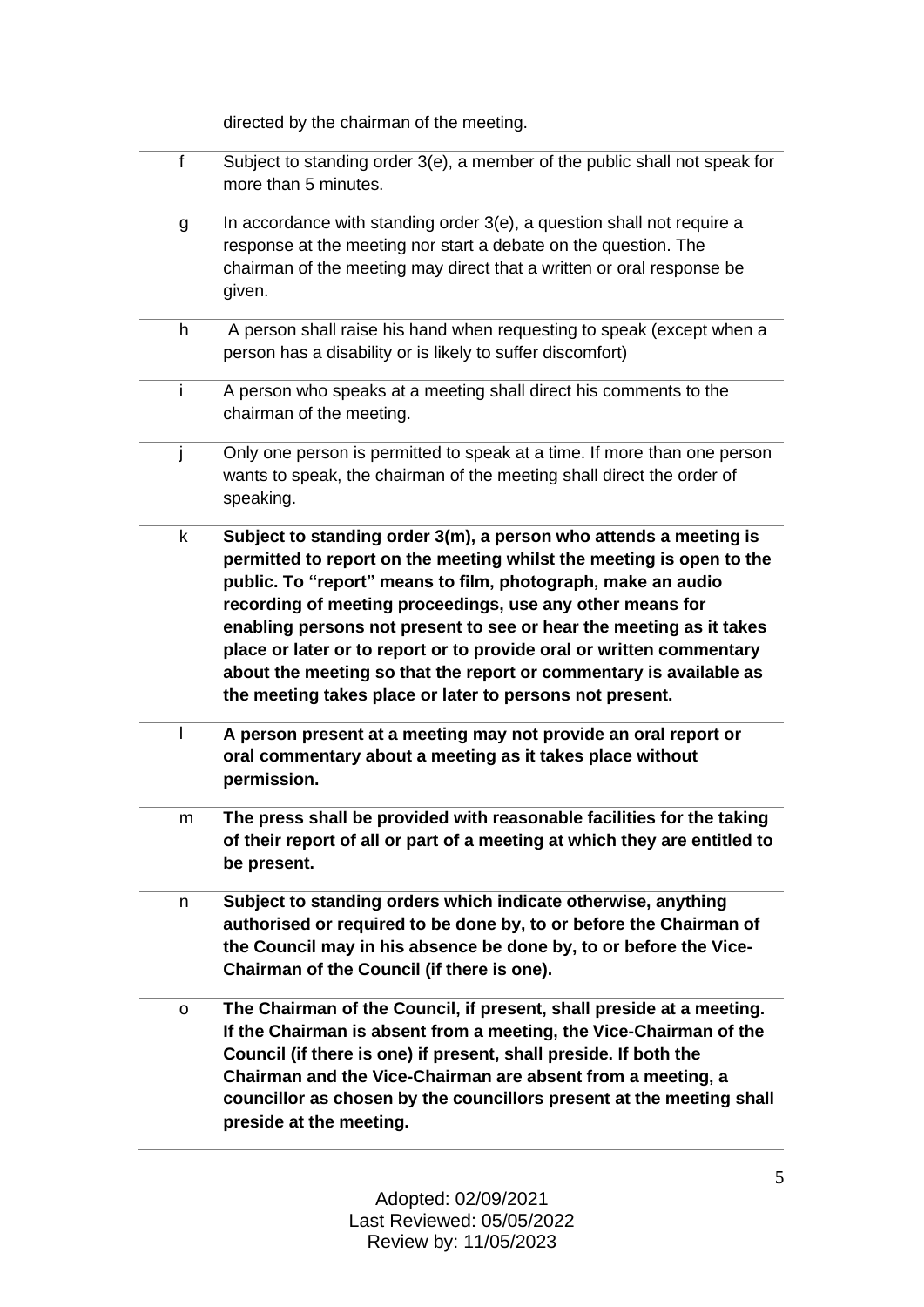| p | Subject to a meeting being quorate, all questions at a meeting shall<br>be decided by a majority of the councillors present and voting.                                                                                                                                                                                                                                                |                                                                                                          |  |  |
|---|----------------------------------------------------------------------------------------------------------------------------------------------------------------------------------------------------------------------------------------------------------------------------------------------------------------------------------------------------------------------------------------|----------------------------------------------------------------------------------------------------------|--|--|
| q | The chairman of a meeting may give an original vote on any matter<br>put to the vote, and in the case of an equality of votes may exercise<br>his casting vote whether or not he gave an original vote.<br>See standing orders 5(h) and (i) for the different rules that apply in the<br>election of the Chairman of the Council at the annual meeting of the<br>Council.              |                                                                                                          |  |  |
| r | Unless standing orders provide otherwise, voting on a question<br>shall be by a show of hands. At the request of a councillor, the<br>voting on any question shall be recorded so as to show whether<br>each councillor present and voting gave his vote for or against that<br>question. Such a request shall be made before moving on to the next<br>item of business on the agenda. |                                                                                                          |  |  |
| S | The minutes of a meeting shall include an accurate record of the<br>following:                                                                                                                                                                                                                                                                                                         |                                                                                                          |  |  |
|   | i.                                                                                                                                                                                                                                                                                                                                                                                     | the time and place of the meeting;                                                                       |  |  |
|   | ii.                                                                                                                                                                                                                                                                                                                                                                                    | the names of councillors who are present and the names of<br>councillors who are absent;                 |  |  |
|   | iii.                                                                                                                                                                                                                                                                                                                                                                                   | interests that have been declared by councillors and non-<br>councillors with voting rights;             |  |  |
|   | iv.                                                                                                                                                                                                                                                                                                                                                                                    | the grant of dispensations (if any) to councillors and non-<br>councillors with voting rights;           |  |  |
|   | ν.                                                                                                                                                                                                                                                                                                                                                                                     | whether a councillor left the meeting when matters that they held<br>interests in were being considered; |  |  |
|   | vi.                                                                                                                                                                                                                                                                                                                                                                                    | if there was a public participation session; and                                                         |  |  |
|   | vii.                                                                                                                                                                                                                                                                                                                                                                                   | the resolutions made.                                                                                    |  |  |
| t | A councillor who has a disclosable pecuniary interest or another<br>interest as set out in the Council's code of conduct in a matter<br>being considered at a meeting is subject to statutory limitations or<br>restrictions under the code on his right to participate and vote on<br>that matter.                                                                                    |                                                                                                          |  |  |
| u | No business may be transacted at a meeting unless at least one-<br>third of the whole number of members of the Council are present<br>and in no case shall the quorum of a meeting be less than three.                                                                                                                                                                                 |                                                                                                          |  |  |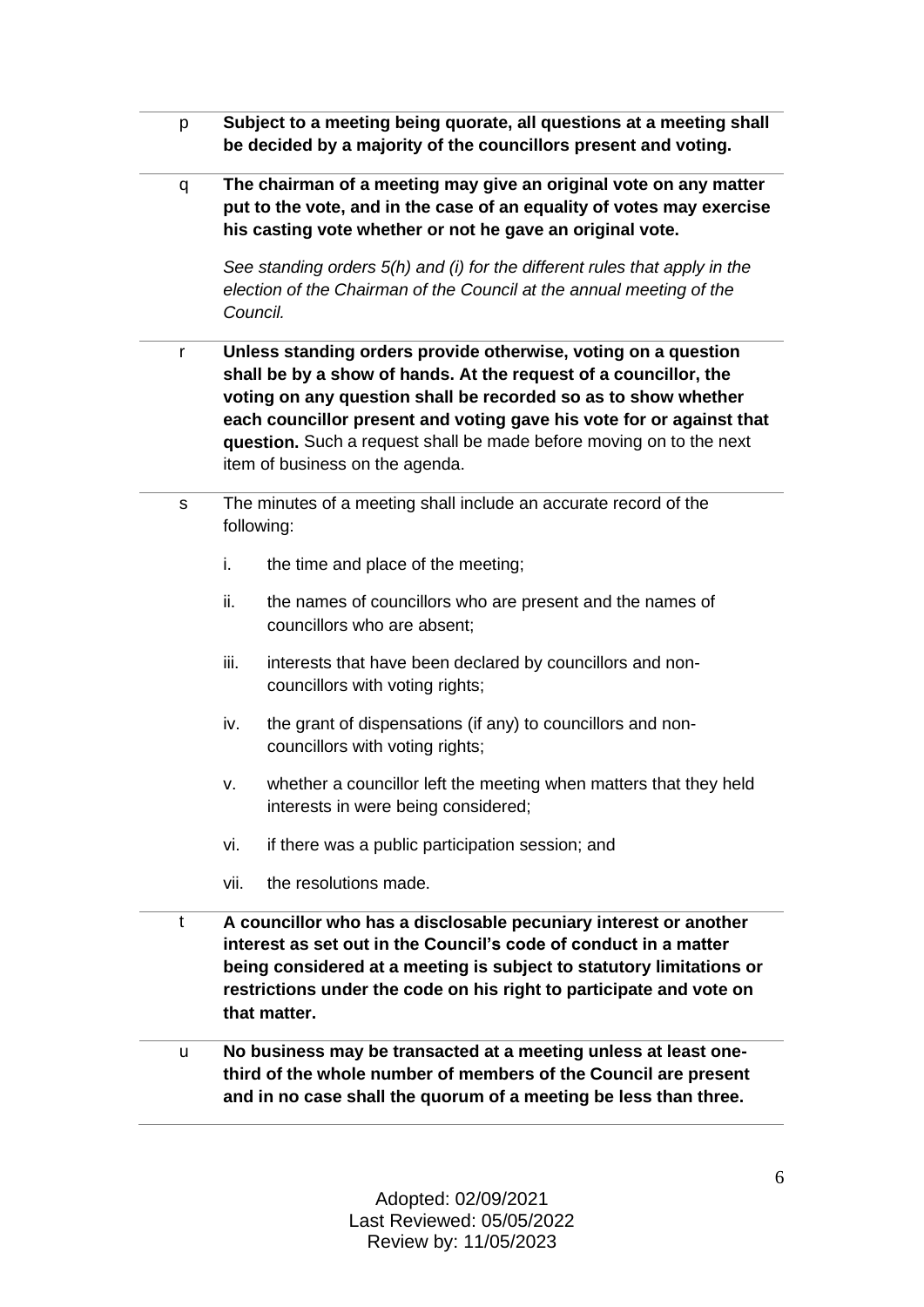- v **If a meeting is or becomes inquorate no business shall be transacted and the meeting shall be closed. The business on the agenda for the meeting shall be adjourned to another meeting.**
- w **A meeting shall not exceed a period of 2 hours.**

#### <span id="page-6-0"></span> $\mathbf{A}$ **COMMITTEES AND SUB-COMMITTEES**

- a **Unless the Council determines otherwise, a committee may appoint a sub-committee whose terms of reference and members shall be determined by the committee.**
- b **The members of a committee may include non-councillors unless it is a committee which regulates and controls the finances of the Council.**
- c **Unless the Council determines otherwise, all the members of an advisory committee and a sub-committee of the advisory committee may be noncouncillors.**
- d The Council may appoint standing committees or other committees as may be necessary, and:
	- i. shall determine their terms of reference;
	- ii. shall determine the number and time of the ordinary meetings of a standing committee up until the date of the next annual meeting of the Council;
	- iii. shall permit a committee, other than in respect of the ordinary meetings of a committee, to determine the number and time of its meetings;
	- iv. shall, subject to standing orders 4(b) and (c), appoint and determine the terms of office of members of such a committee;
	- v. may, subject to standing orders 4(b) and (c), appoint and determine the terms of office of the substitute members to a committee whose role is to replace the ordinary members at a meeting of a committee if the ordinary members of the committee confirm to the Proper Officer 3 days before the meeting that they are unable to attend;
	- vi. shall, after it has appointed the members of a standing committee, appoint the chairman of the standing committee;
	- vii. shall permit a committee other than a standing committee, to appoint its own chairman at the first meeting of the committee;
	- viii. shall determine the place, notice requirements and quorum for a meeting of a committee and a sub-committee which, in both cases, shall be no less than three;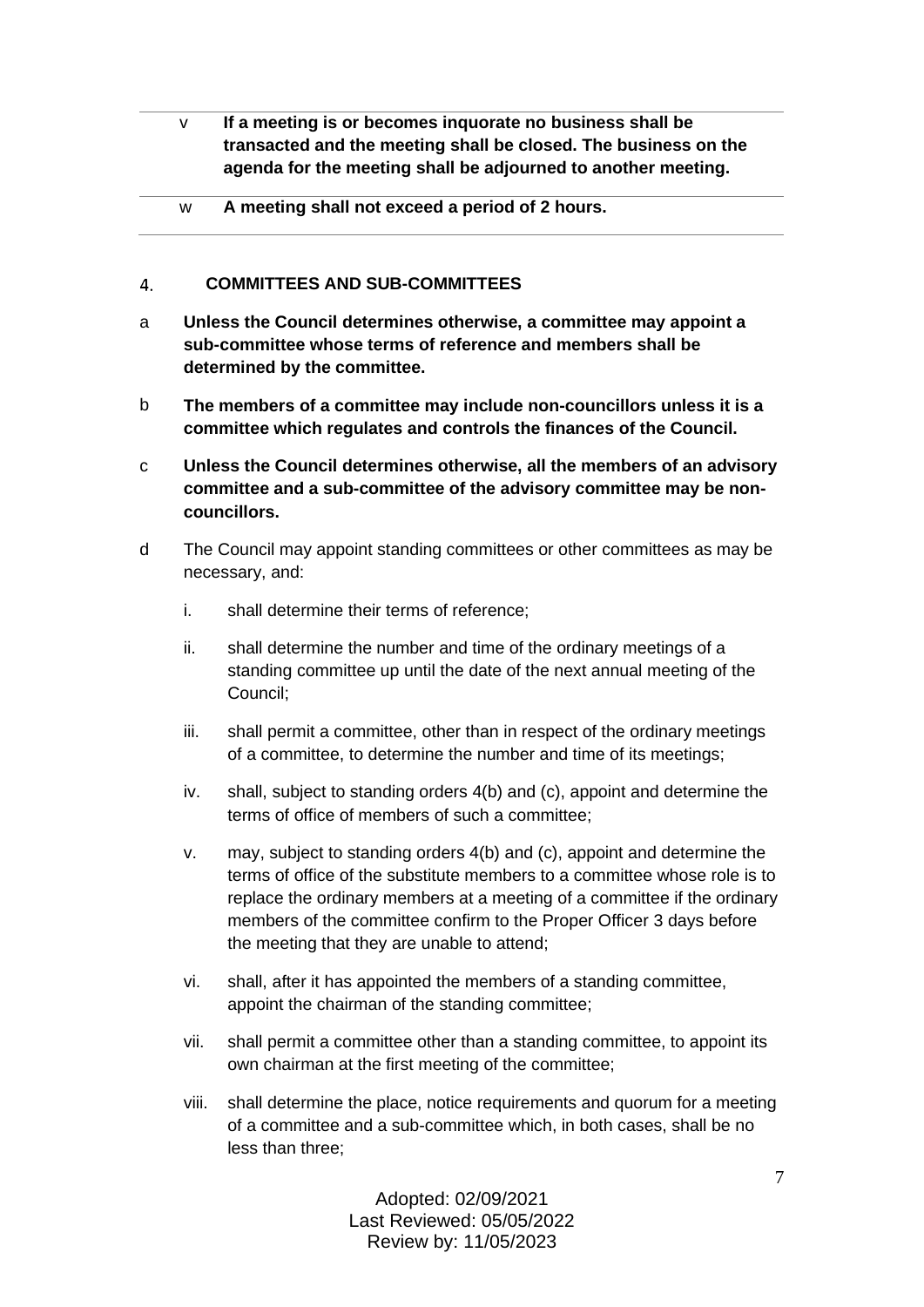- ix. shall determine if the public may participate at a meeting of a committee;
- x. shall determine if the public and press are permitted to attend the meetings of a sub-committee and also the advance public notice requirements, if any, required for the meetings of a sub-committee;
- xi. shall determine if the public may participate at a meeting of a subcommittee that they are permitted to attend; and
- xii. may dissolve a committee or a sub-committee.

#### <span id="page-7-0"></span> $5<sub>1</sub>$ **ORDINARY COUNCIL MEETINGS**

- a **In an election year, the annual meeting of the Council shall be held on or within 14 days following the day on which the councillors elected take office.**
- b **In a year which is not an election year, the annual meeting of the Council shall be held on such day in May as the Council decides.**
- c **If no other time is fixed, the annual meeting of the Council shall take place at 6pm.**
- d **In addition to the annual meeting of the Council, at least three other ordinary meetings shall be held in each year on such dates and times as the Council decides.**
- e **The first business conducted at the annual meeting of the Council shall be the election of the Chairman and Vice-Chairman (if there is one) of the Council.**
- f **The Chairman of the Council, unless he has resigned or becomes disqualified, shall continue in office and preside at the annual meeting until his successor is elected at the next annual meeting of the Council.**
- g **The Vice-Chairman of the Council, if there is one, unless he resigns or becomes disqualified, shall hold office until immediately after the election of the Chairman of the Council at the next annual meeting of the Council.**
- h **In an election year, if the current Chairman of the Council has not been re-elected as a member of the Council, he shall preside at the annual meeting until a successor Chairman of the Council has been elected. The current Chairman of the Council shall not have an original vote in respect of the election of the new Chairman of the Council but shall give a casting vote in the case of an equality of votes.**
- i **In an election year, if the current Chairman of the Council has been re-**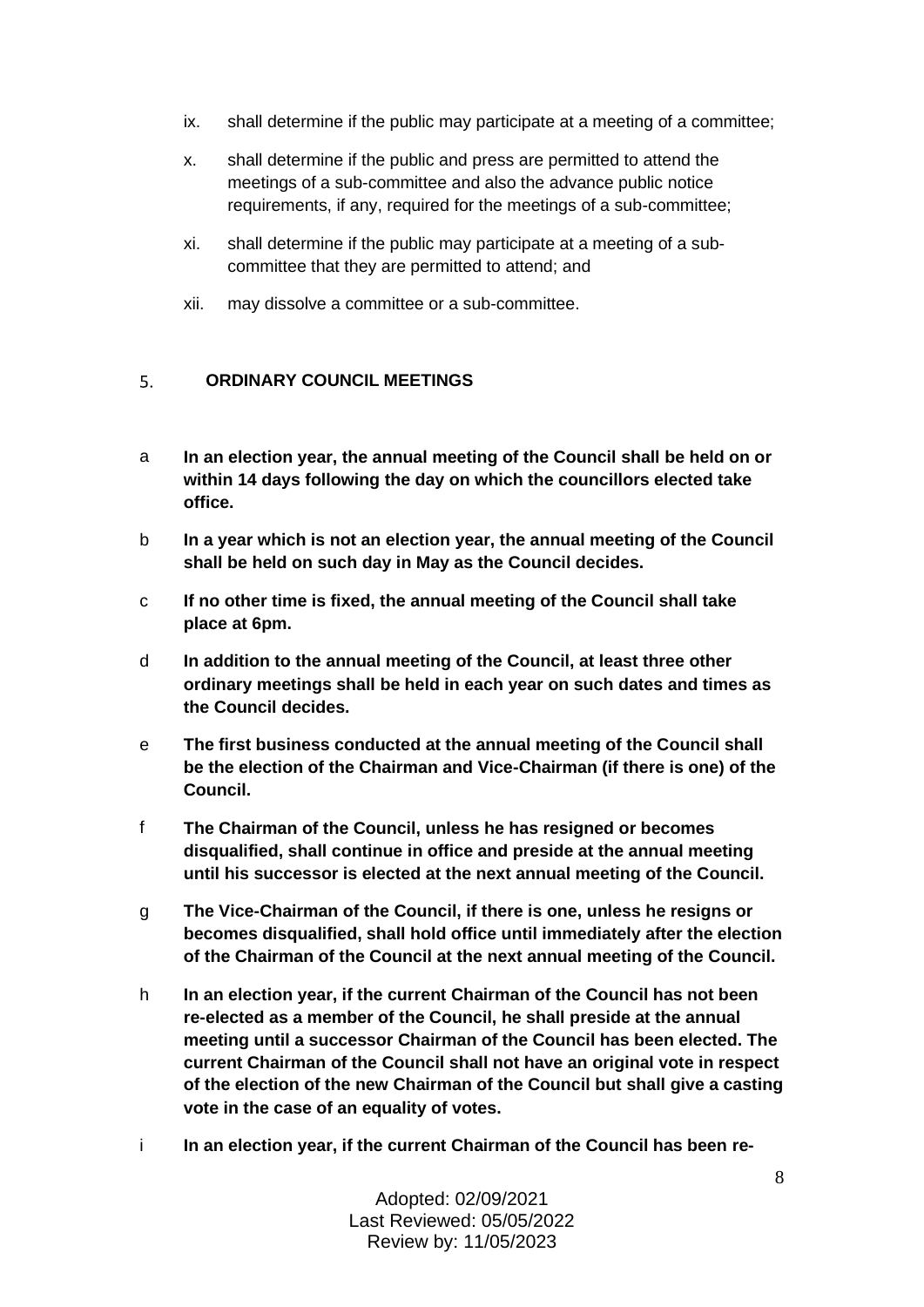**elected as a member of the Council, he shall preside at the annual meeting until a new Chairman of the Council has been elected. He may exercise an original vote in respect of the election of the new Chairman of the Council and shall give a casting vote in the case of an equality of votes.**

- j Following the election of the Chairman of the Council and Vice-Chairman (if there is one) of the Council at the annual meeting, the business shall include:
	- i. **In an election year, delivery by the Chairman of the Council and councillors of their acceptance of office forms unless the Council resolves for this to be done at a later date. In a year which is not an election year, delivery by the Chairman of the Council of his acceptance of office form unless the Council resolves for this to be done at a later date;**
	- ii. Confirmation of the accuracy of the minutes of the last meeting of the Council;
	- iii. Receipt of the minutes of the last meeting of a committee;
	- iv. Consideration of the recommendations made by a committee;
	- v. Review of delegation arrangements to committees, sub-committees, staff and other local authorities;
	- vi. Review of the terms of reference for committees;
	- vii. Appointment of members to existing committees;
	- viii. Appointment of any new committees in accordance with standing order 4;
	- ix. Review and adoption of appropriate standing orders and financial regulations;
	- x. Review of arrangements (including legal agreements) with other local authorities, not-for-profit bodies and businesses.
	- xi. Review of representation on or work with external bodies and arrangements for reporting back;
	- xii. In an election year, to make arrangements with a view to the Council becoming eligible to exercise the general power of competence in the future;
	- xiii. Review of inventory of land and other assets including buildings and office equipment;
	- xiv. Confirmation of arrangements for insurance cover in respect of all insurable risks;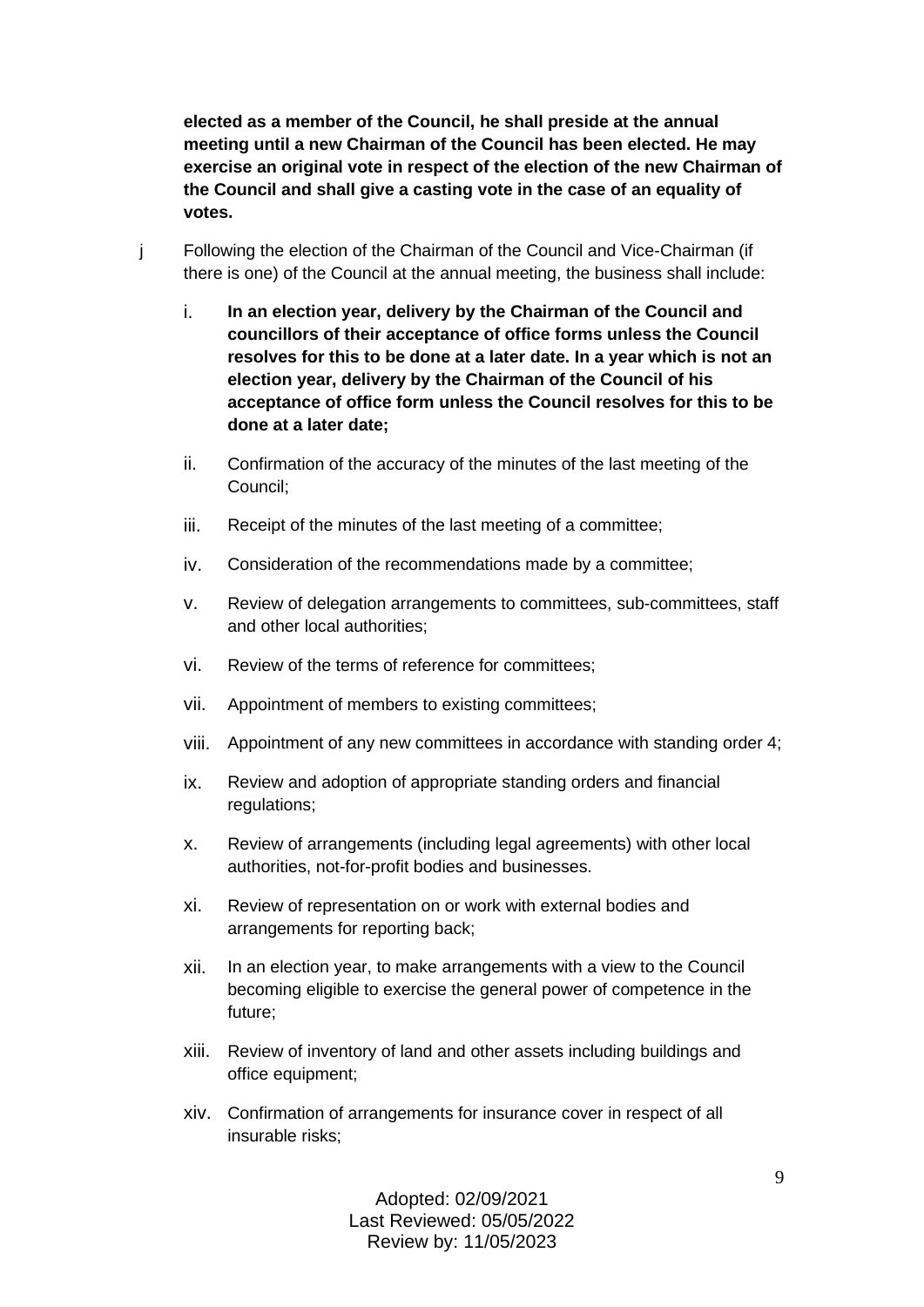- xv. Review of the Council's and/or staff subscriptions to other bodies;
- xvi. Review of the Council's complaints procedure;
- xvii. Review of the Council's policies, procedures and practices in respect of its obligations under freedom of information and data protection legislation (*see also standing orders 11, 20 and 21*);
- xviii. Review of the Council's policy for dealing with the press/media;
- xix. Review of the Council's employment policies and procedures;
- xx. Review of the Council's expenditure incurred under s.137 of the Local Government Act 1972 or the general power of competence.
- xxi. Determining the time and place of ordinary meetings of the Council up to and including the next annual meeting of the Council.

### <span id="page-9-0"></span>6. **EXTRAORDINARY MEETINGS OF THE COUNCIL, COMMITTEES AND SUB-COMMITTEES**

- a **The Chairman of the Council may convene an extraordinary meeting of the Council at any time.**
- b **If the Chairman of the Council does not call an extraordinary meeting of the Council within seven days of having been requested in writing to do so by two councillors, any two councillors may convene an extraordinary meeting of the Council. The public notice giving the time, place and agenda for such a meeting shall be signed by the two councillors.**
- c The chairman of a committee may convene an extraordinary meeting of the committee at any time.

#### <span id="page-9-1"></span> $7<sub>1</sub>$ **PREVIOUS RESOLUTIONS**

- a A resolution shall not be reversed within six months except either by a special motion, which requires written notice by at least 3 councillors to be given to the Proper Officer in accordance with standing order 9, or by a motion moved in pursuance of the recommendation of a committee or a sub-committee.
- b When a motion moved pursuant to standing order 7(a) has been disposed of, no similar motion may be moved for a further six months.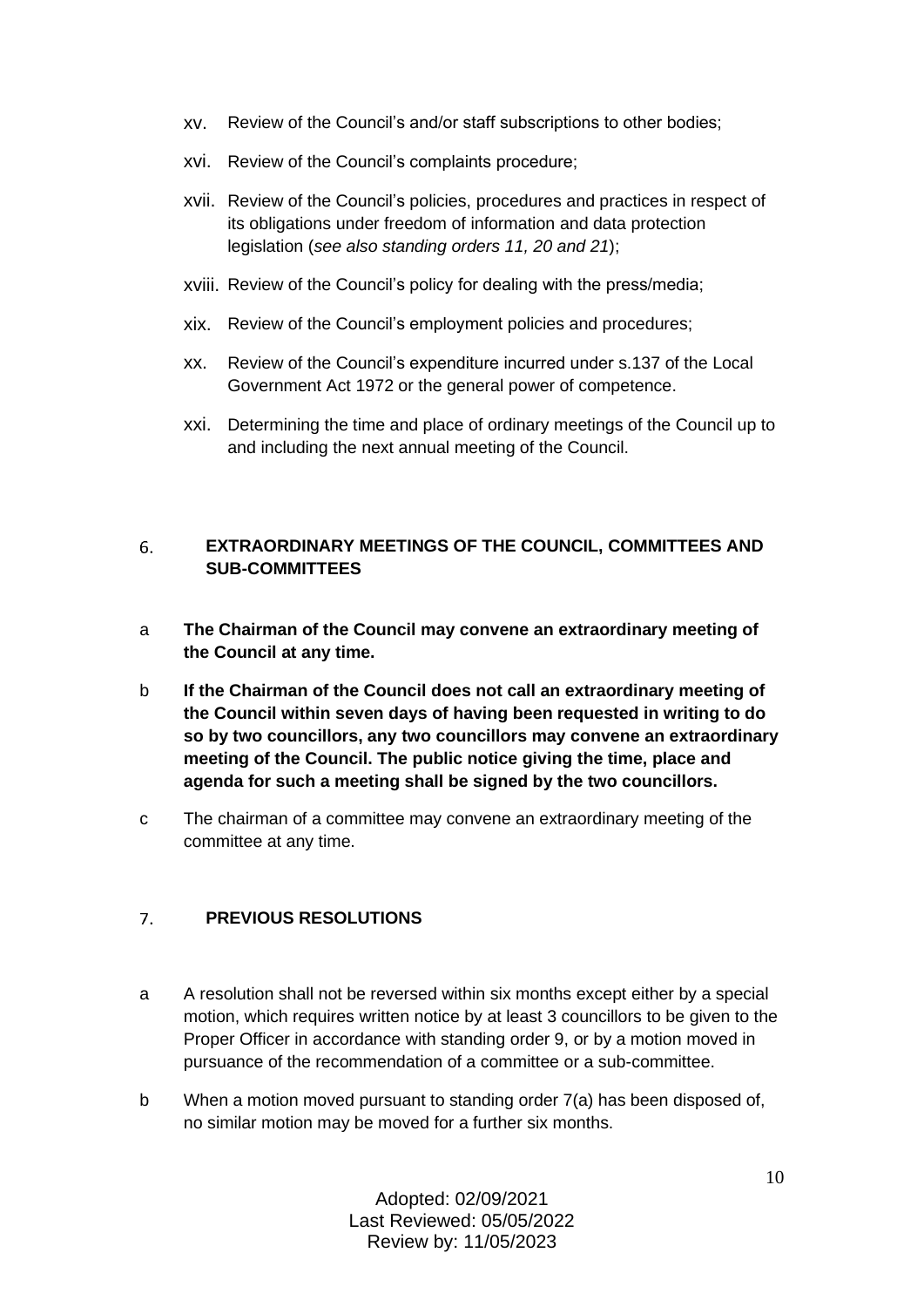#### <span id="page-10-0"></span>**VOTING ON APPOINTMENTS** 8.

a Where more than two persons have been nominated for a position to be filled by the Council and none of those persons has received an absolute majority of votes in their favour, the name of the person having the least number of votes shall be struck off the list and a fresh vote taken. This process shall continue until a majority of votes is given in favour of one person. A tie in votes may be settled by the casting vote exercisable by the chairman of the meeting.

## <span id="page-10-1"></span>**MOTIONS FOR A MEETING THAT REQUIRE WRITTEN NOTICE TO BE**  9. **GIVEN TO THE PROPER OFFICER**

- a A motion shall relate to the responsibilities of the meeting for which it is tabled and in any event shall relate to the performance of the Council's statutory functions, powers and obligations or an issue which specifically affects the Council's area or its residents.
- b No motion may be moved at a meeting unless it is on the agenda and the mover has given written notice of its wording to the Proper Officer at least 5 clear days before the meeting. Clear days do not include the day of the notice or the day of the meeting.
- c The Proper Officer may, before including a motion on the agenda received in accordance with standing order 9(b), correct obvious grammatical or typographical errors in the wording of the motion.
- d If the Proper Officer considers the wording of a motion received in accordance with standing order 9(b) is not clear in meaning, the motion shall be rejected until the mover of the motion resubmits it, so that it can be understood, in writing, to the Proper Officer at least 4 clear days before the meeting.
- e If the wording or subject of a proposed motion is considered improper, the Proper Officer shall consult with the chairman of the forthcoming meeting or, as the case may be, the councillors who have convened the meeting, to consider whether the motion shall be included in the agenda or rejected.
- f The decision of the Proper Officer as to whether or not to include the motion on the agenda shall be final.
- g Motions received shall be recorded and numbered in the order that they are received.
- h Motions rejected shall be recorded with an explanation by the Proper Officer of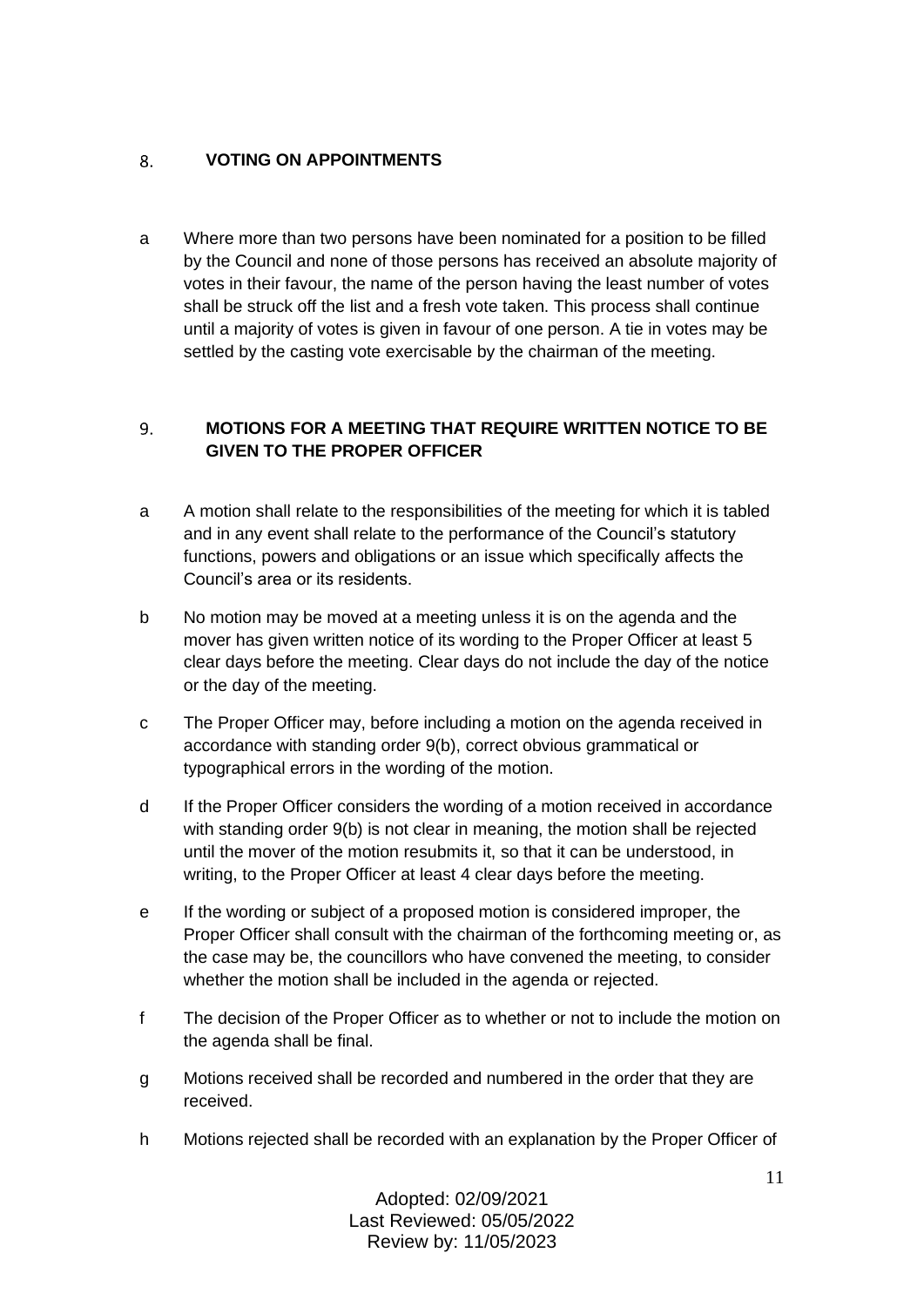the reason for rejection.

#### <span id="page-11-0"></span> $10.$ **MOTIONS AT A MEETING THAT DO NOT REQUIRE WRITTEN NOTICE**

- a The following motions may be moved at a meeting without written notice to the Proper Officer:
	- i. to correct an inaccuracy in the draft minutes of a meeting;
	- ii. to move to a vote;
	- iii. to defer consideration of a motion;
	- iv. to refer a motion to a particular committee or sub-committee;
	- v. to appoint a person to preside at a meeting;
	- vi. to change the order of business on the agenda;
	- vii. to proceed to the next business on the agenda;
	- viii. to require a written report;
	- ix. to appoint a committee or sub-committee and their members;
	- x. to extend the time limits for speaking;
	- xi. to exclude the press and public from a meeting in respect of confidential or other information which is prejudicial to the public interest;
	- xii. to not hear further from a councillor or a member of the public;
	- xiii. to exclude a councillor or member of the public for disorderly conduct;
	- xiv. to temporarily suspend the meeting;
	- xv. to suspend a particular standing order (unless it reflects mandatory statutory or legal requirements);
	- xvi. to adjourn the meeting; or
	- xvii. to close the meeting.

#### <span id="page-11-1"></span> $11<sub>1</sub>$ **MANAGEMENT OF INFORMATION**

*See also standing order 20.*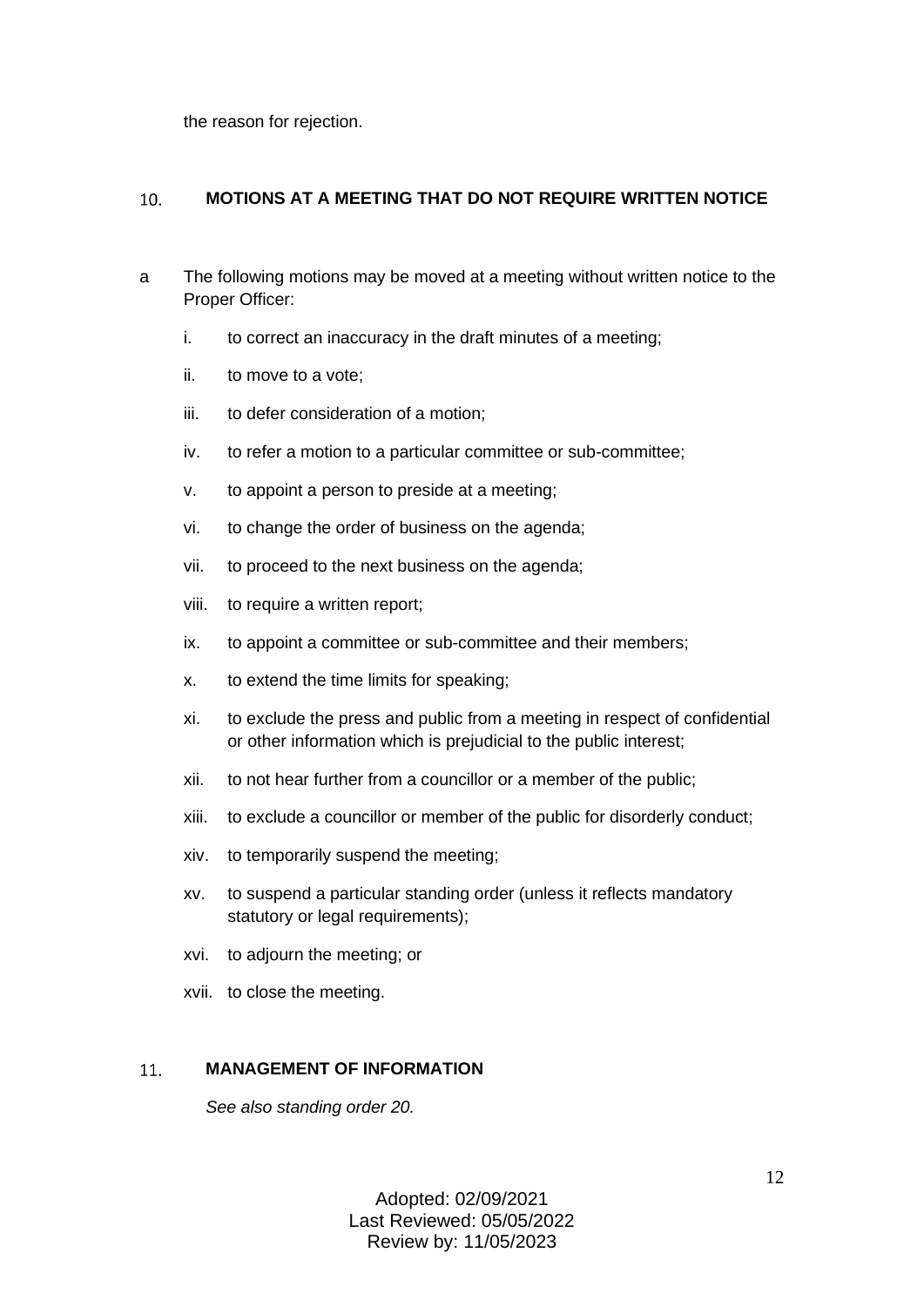- a **The Council shall have in place and keep under review, technical and organisational measures to keep secure information (including personal data) which it holds in paper and electronic form. Such arrangements shall include deciding who has access to personal data and encryption of personal data.**
- b **The Council shall have in place, and keep under review, policies for the retention and safe destruction of all information (including personal data) which it holds in paper and electronic form. The Council's retention policy shall confirm the period for which information (including personal data) shall be retained or if this is not possible the criteria used to determine that period (e.g. the Limitation Act 1980).**
- c **The agenda, papers that support the agenda and the minutes of a meeting shall not disclose or otherwise undermine confidential information or personal data without legal justification.**
- d **Councillors, staff, the Council's contractors and agents shall not disclose confidential information or personal data without legal justification.**

#### <span id="page-12-0"></span> $12.$ **DRAFT MINUTES**

- a If the draft minutes of a preceding meeting have been served on councillors with the agenda to attend the meeting at which they are due to be approved for accuracy, they shall be taken as read.
- b There shall be no discussion about the draft minutes of a preceding meeting except in relation to their accuracy. A motion to correct an inaccuracy in the draft minutes shall be moved in accordance with standing order 10(a)(i).
- c The accuracy of draft minutes, including any amendment(s) made to them, shall be confirmed by resolution and shall be signed by the chairman of the meeting and stand as an accurate record of the meeting to which the minutes relate.
- d If the chairman of the meeting does not consider the minutes to be an accurate record of the meeting to which they relate, he shall sign the minutes and include a paragraph in the following terms or to the same effect:

"The chairman of this meeting does not believe that the minutes of the meeting of the ( ) held on [date] in respect of ( ) were a correct record but his view was not upheld by the meeting and the minutes are confirmed as an accurate record of the proceedings."

# e **If the Council's gross annual income or expenditure (whichever is**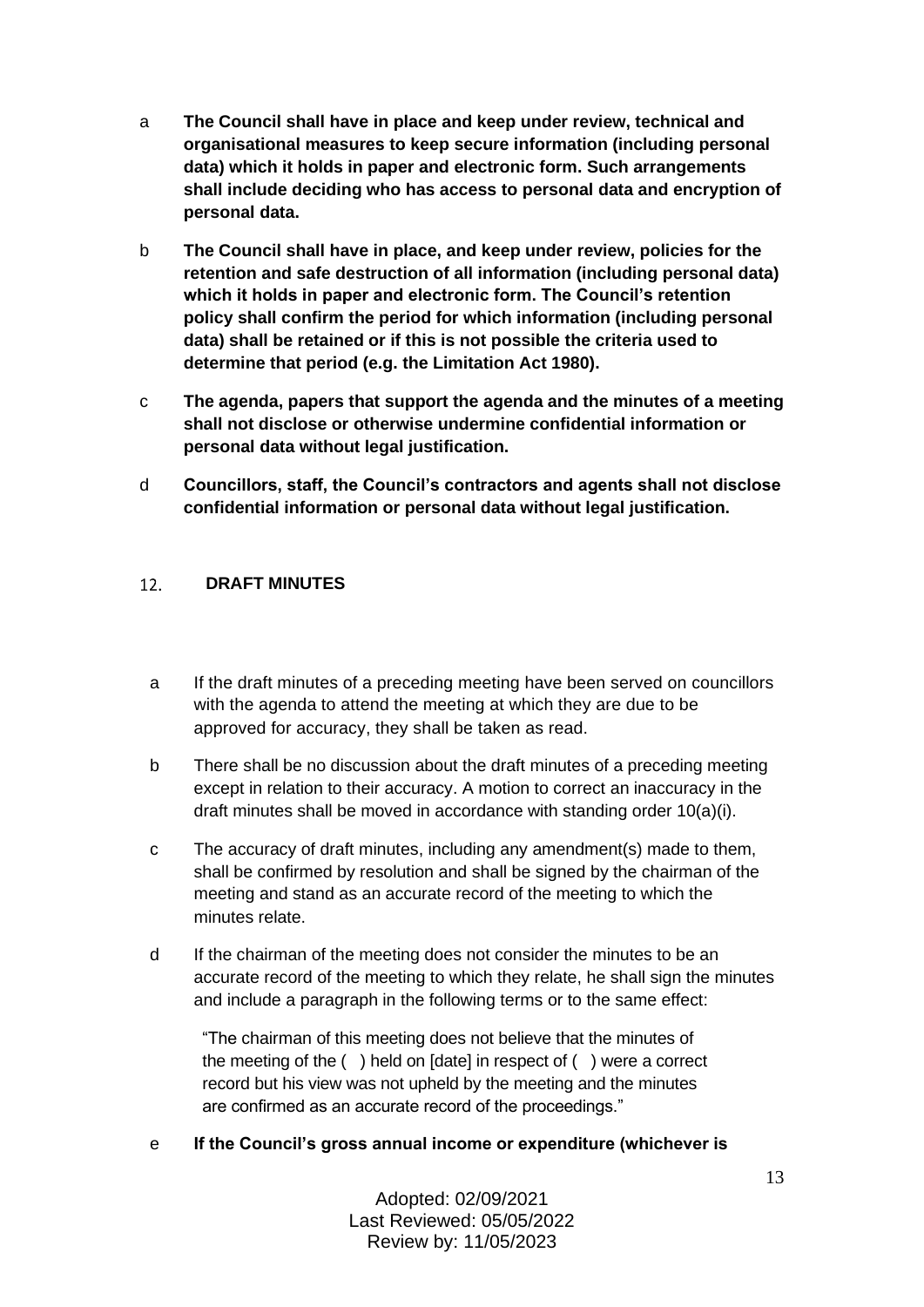**higher) does not exceed £25,000, it shall publish draft minutes on a website which is publicly accessible and free of charge not later than one month after the meeting has taken place.**

f Subject to the publication of draft minutes in accordance with standing order 12(e) and standing order 20(a) and following a resolution which confirms the accuracy of the minutes of a meeting, the draft minutes or recordings of the meeting for which approved minutes exist shall be destroyed.

#### <span id="page-13-0"></span> $13.$ **CODE OF CONDUCT AND DISPENSATIONS**

*See also standing order 3(u).*

- a All councillors and non-councillors with voting rights shall observe the code of conduct adopted by the Council.
- b Unless he has been granted a dispensation, a councillor shall withdraw from a meeting when it is considering a matter in which he has a disclosable pecuniary interest. He may return to the meeting after it has considered the matter in which he had the interest.
- c Unless he has been granted a dispensation, a councillor shall withdraw from a meeting when it is considering a matter in which he has another interest if so required by the Council's code of conduct. He may return to the meeting after it has considered the matter in which he had the interest.
- d **Dispensation requests shall be in writing and submitted to the Proper Officer** as soon as possible before the meeting, or failing that, at the start of the meeting for which the dispensation is required.
- e A decision as to whether to grant a dispensation shall be made [by the Proper Officer] OR [by a meeting of the Council and that decision is final.
- f A dispensation request shall confirm:
	- i. the description and the nature of the disclosable pecuniary interest or other interest to which the request for the dispensation relates;
	- ii. whether the dispensation is required to participate at a meeting in a discussion only or a discussion and a vote;
	- iii. the date of the meeting or the period (not exceeding four years) for which the dispensation is sought; and
	- iv. an explanation as to why the dispensation is sought.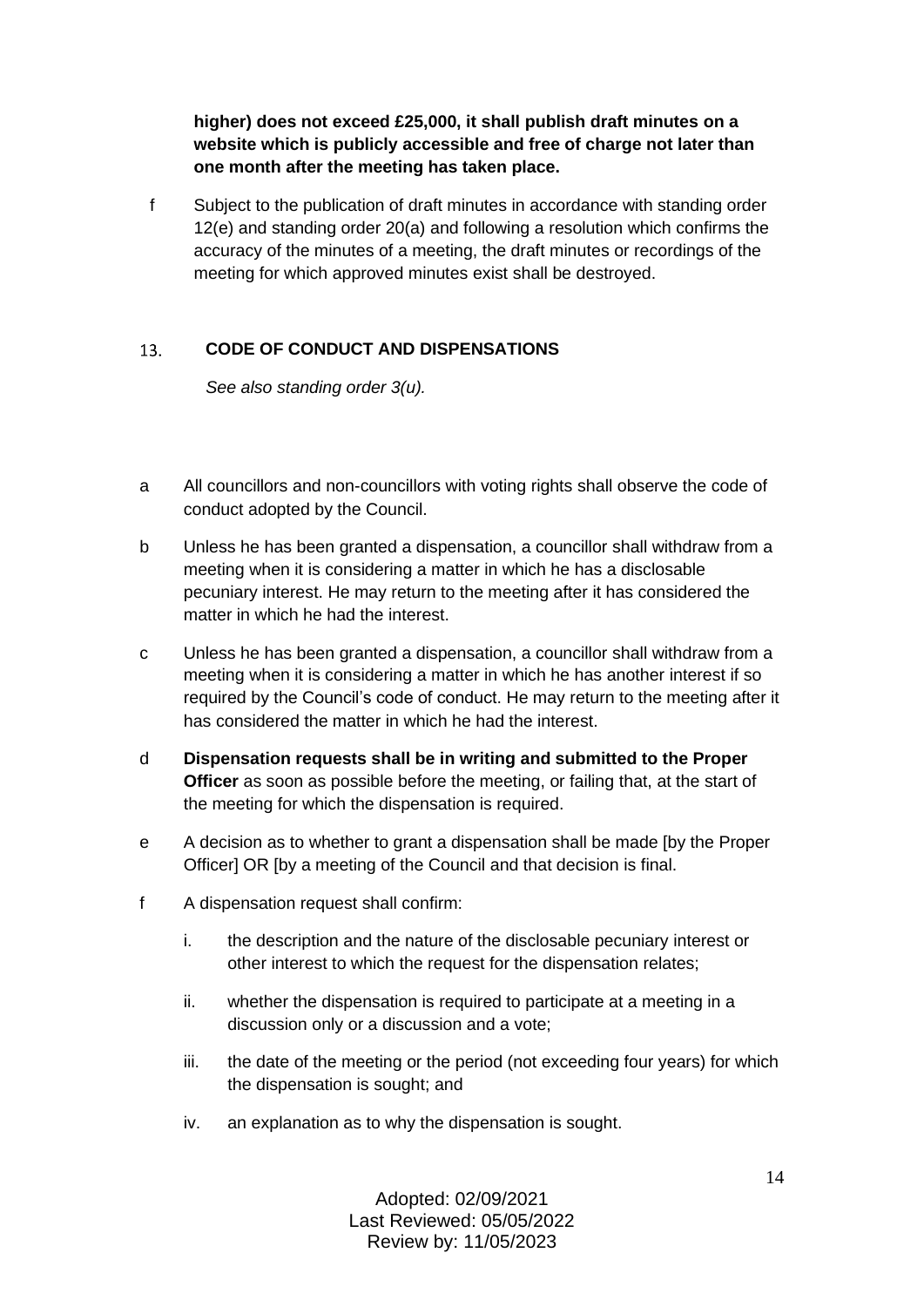- g Subject to standing orders 13(d) and (f), a dispensation request shall be considered [by the Proper Officer before the meeting or, if this is not possible, at the start of the meeting for which the dispensation is required] OR [at the beginning of the meeting of the Council for which the dispensation is required].
- **h A dispensation may be granted in accordance with standing order 13(e) if having regard to all relevant circumstances any of the following apply:**
	- **i. without the dispensation the number of persons prohibited from participating in the particular business would be so great a proportion of the meeting transacting the business as to impede the transaction of the business;**
	- **ii. granting the dispensation is in the interests of persons living in the Council's area; or**
	- **iii. it is otherwise appropriate to grant a dispensation.**

#### <span id="page-14-0"></span>**CODE OF CONDUCT COMPLAINTS**  14.

- a Upon notification by the District Council that it is dealing with a complaint that a councillor has breached the Council's code of conduct, the Proper Officer shall, subject to standing order 11, report this to the Council.
- b Where the notification in standing order 14(a) relates to a complaint made by the Proper Officer, the Proper Officer shall notify the Chairman of Council of this fact, and the Chairman shall nominate another staff member to assume the duties of the Proper Officer in relation to the complaint until it has been determined and the Council has agreed what action, if any, to take in accordance with standing order 14(d).
- c The Council may:
	- i. provide information or evidence where such disclosure is necessary to investigate the complaint or is a legal requirement;
	- ii. seek information relevant to the complaint from the person or body with statutory responsibility for investigation of the matter;
- d **Upon notification by the District Council that a councillor has breached the Council's code of conduct, the Council shall consider what, if any, action to take against him. Such action excludes disqualification or suspension from office.**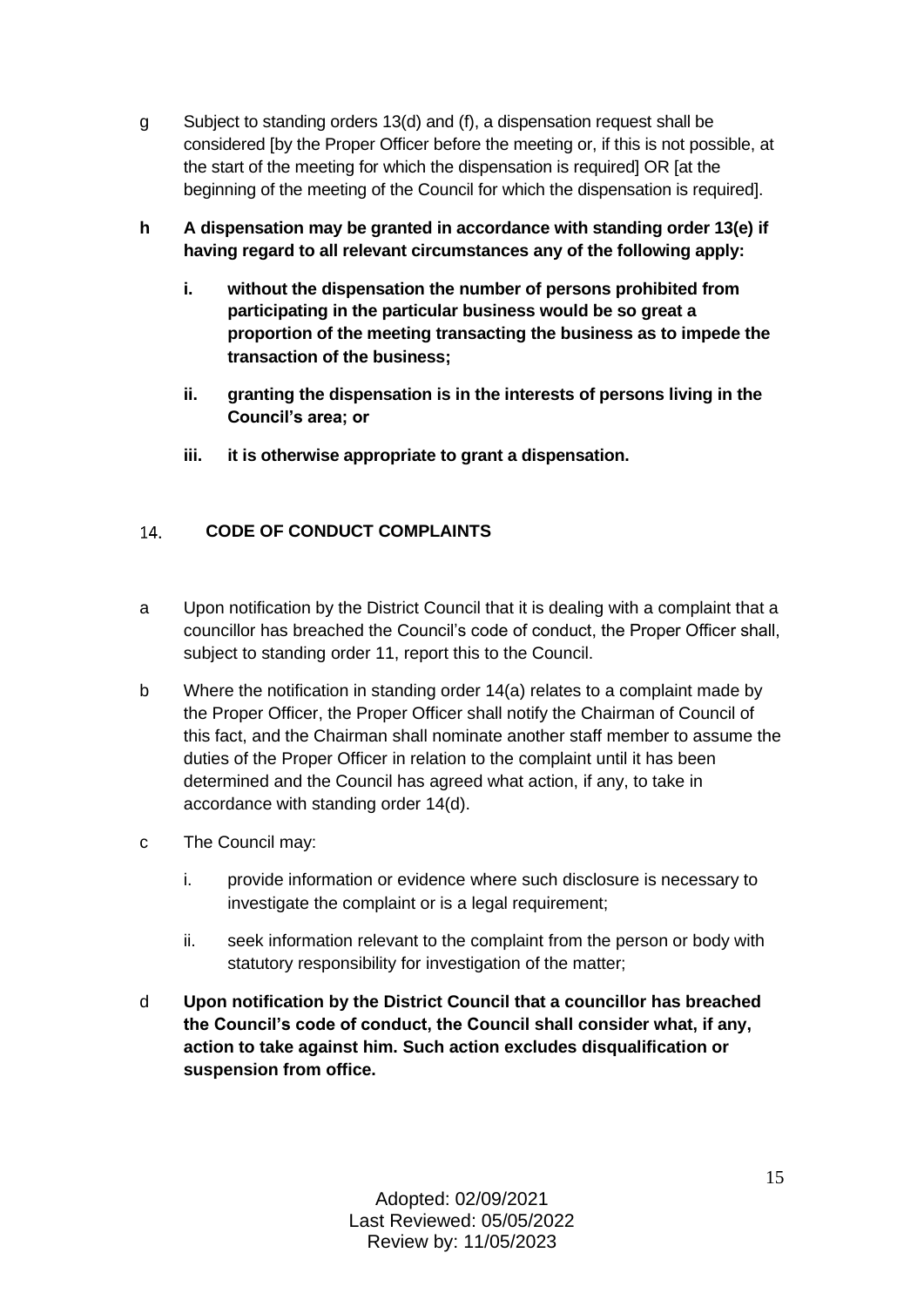#### <span id="page-15-0"></span> $15.$ **PROPER OFFICER**

- a The Proper Officer shall be the Clerk.
- b The Proper Officer shall:
	- i. **at least three clear days before a meeting of the council, or a committee,**
		- **serve on councillors by delivery or post at their residences or by email authenticated in such manner as the Proper Officer thinks fit, a signed summons confirming the time, place and the agenda (provided the councillor has consented to service by email), and**
		- **Provide, in a conspicuous place, public notice of the time, place and agenda (provided that the public notice with agenda of an extraordinary meeting of the Council convened by councillors is signed by them).**

*See standing order 3(b) for the meaning of clear days for a meeting of a full council and standing order 3(c) for the meaning of clear days for a meeting of a committee;*

- ii. subject to standing order 9, include on the agenda all motions in the order received unless a councillor has given written notice at least ( 5 ) days before the meeting confirming his withdrawal of it;
- iii. **convene a meeting of the Council for the election of a new Chairman of the Council, occasioned by a casual vacancy in his office;**
- iv. **facilitate inspection of the minute book by local government electors;**
- v. **receive and retain copies of byelaws made by other local authorities;**
- vi. hold acceptance of office forms from councillors;
- vii. hold a copy of every councillor's register of interests;
- viii. assist with responding to requests made under freedom of information legislation and rights exercisable under data protection legislation, in accordance with the Council's relevant policies and procedures;
- ix. liaise, as appropriate, with the Council's Data Protection Officer (if there is one);
- x. receive and send general correspondence and notices on behalf of the Council except where there is a resolution to the contrary;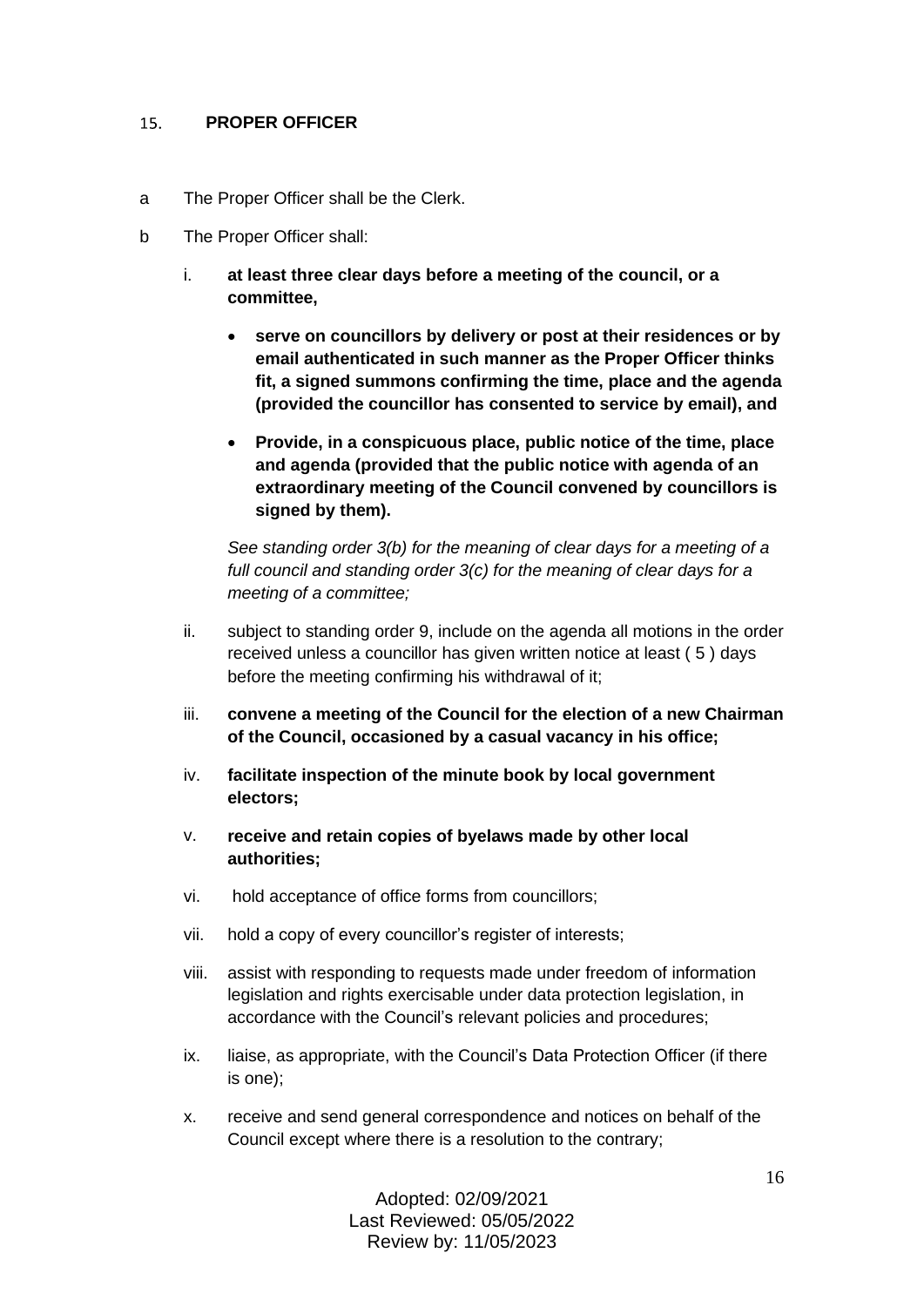- xi. assist in the organisation of, storage of, access to, security of and destruction of information held by the Council in paper and electronic form subject to the requirements of data protection and freedom of information legislation and other legitimate requirements (e.g. the Limitation Act 1980);
- xii. arrange for legal deeds to be executed; (*see also standing order 23);*
- xiii. arrange or manage the prompt authorisation, approval, and instruction regarding any payments to be made by the Council in accordance with its financial regulations;
- xiv. record every planning application notified to the Council and the Council's response to the local planning authority in a database for such purpose;
- xv. refer a planning application received by the Council to the Chairman of the Council within two working days of receipt to facilitate an extraordinary meeting if the nature of a planning application requires consideration before the next ordinary meeting of the Council]
- xvi. manage access to information about the Council via the publication scheme.

(s*ee also standing order 23).*

#### <span id="page-16-0"></span>16. **RESPONSIBLE FINANCIAL OFFICER**

a The Council shall appoint appropriate staff member(s) to undertake the work of the Responsible Financial Officer when the Responsible Financial Officer is absent.

#### <span id="page-16-1"></span> $17.$ **ACCOUNTS AND ACCOUNTING STATEMENTS**

- a "Proper practices" in standing orders refer to the most recent version of "Governance and Accountability for Local Councils – a Practitioners' Guide".
- b All payments by the Council shall be authorised, approved and paid in accordance with the law, proper practices and the Council's financial regulations.
- c The Responsible Financial Officer shall supply to each councillor as soon as practicable after 30 June, 30 September and 31 December in each year a statement to summarise: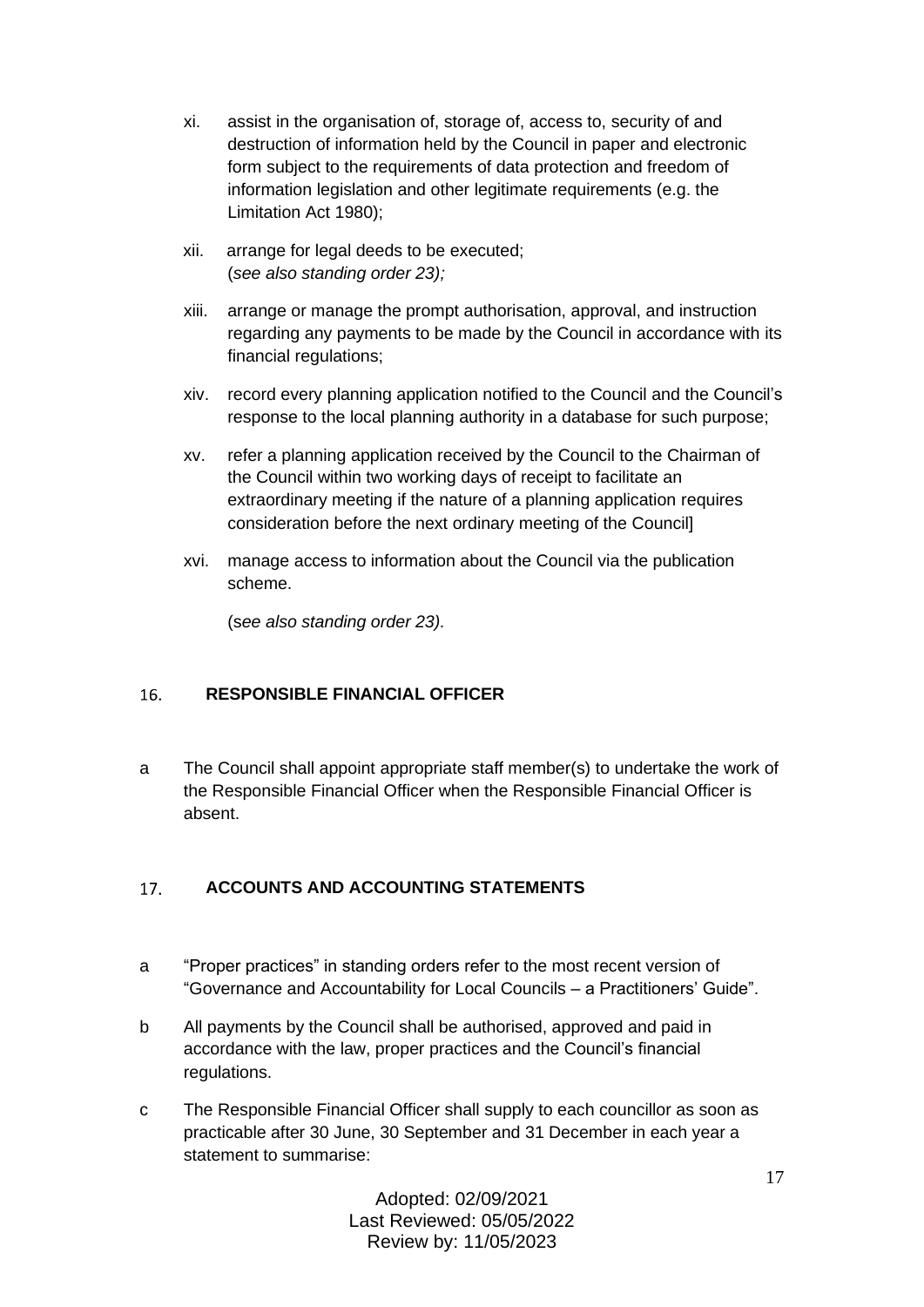- i. the Council's receipts and payments (or income and expenditure) for each quarter;
- ii. the Council's aggregate receipts and payments (or income and expenditure) for the year to date;
- iii. the balances held at the end of the quarter being reported and

which includes a comparison with the budget for the financial year and highlights any actual or potential overspends.

- d As soon as possible after the financial year end at 31 March, the Responsible Financial Officer shall provide:
	- i. each councillor with a statement summarising the Council's receipts and payments (or income and expenditure) for the last quarter and the year to date for information; and
	- ii. to the Council the accounting statements for the year in the form of Section 2 of the annual governance and accountability return, as required by proper practices, for consideration and approval.
- e The year-end accounting statements shall be prepared in accordance with proper practices and apply the form of accounts determined by the Council (receipts and payments, or income and expenditure) for the year to 31 March. A completed draft annual governance and accountability return shall be presented to all councillors at least 14 days prior to anticipated approval by the Council. The annual governance and accountability return of the Council, which is subject to external audit, including the annual governance statement, shall be presented to the Council for consideration and formal approval before 30 June.

#### <span id="page-17-0"></span>**FINANCIAL CONTROLS AND PROCUREMENT** 18.

- a. The Council shall consider and approve financial regulations drawn up by the Responsible Financial Officer, which shall include detailed arrangements in respect of the following:
	- i. the keeping of accounting records and systems of internal controls;
	- ii. the assessment and management of financial risks faced by the Council;
	- iii. the work of the independent internal auditor in accordance with proper practices and the receipt of regular reports from the internal auditor, which shall be required at least annually;
	- iv. the inspection and copying by councillors and local electors of the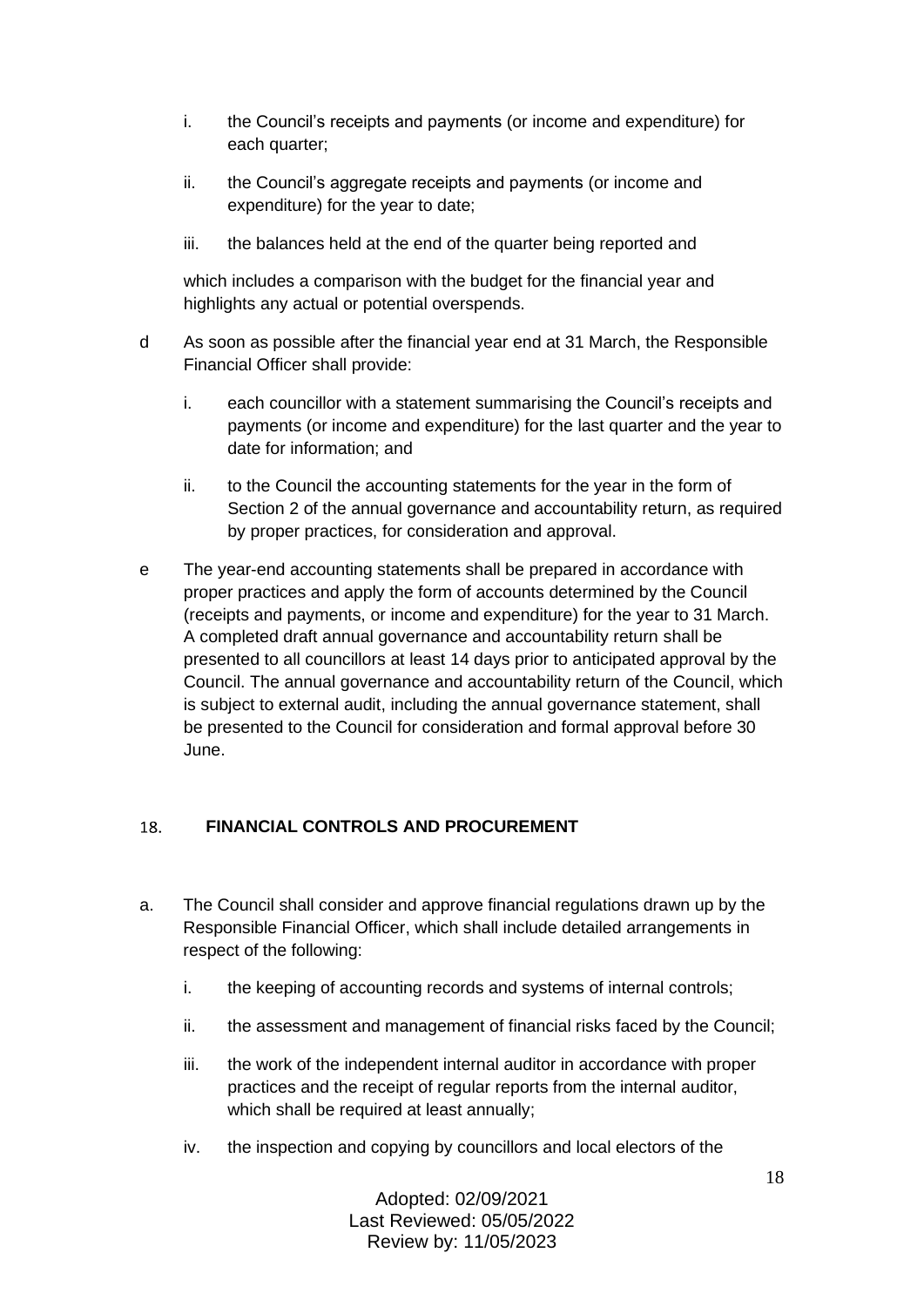Council's accounts and/or orders of payments; and

- v. whether contracts with an estimated value below **£25,000** due to special circumstances are exempt from a tendering process or procurement exercise.
- b. Financial regulations shall be reviewed regularly and at least annually for fitness of purpose.
- c. **A public contract regulated by the Public Contracts Regulations 2015 with an estimated value in excess of £25,000 but less than the relevant thresholds referred to in standing order 18(f) is subject to the "light touch" arrangements under Regulations 109-114 of the Public Contracts Regulations 2015 unless it proposes to use an existing list of approved suppliers (framework agreement).**
- d. Subject to additional requirements in the financial regulations of the Council, the tender process for contracts for the supply of goods, materials, services or the execution of works shall include, as a minimum, the following steps:
	- i. a specification for the goods, materials, services or the execution of works shall be drawn up;
	- ii. an invitation to tender shall be drawn up to confirm (i) the Council's specification (ii) the time, date and address for the submission of tenders (iii) the date of the Council's written response to the tender and (iv) the prohibition on prospective contractors contacting councillors or staff to encourage or support their tender outside the prescribed process;
	- iii. the invitation to tender shall be advertised in a local newspaper and in any other manner that is appropriate;
	- iv. tenders are to be submitted in writing in a sealed marked envelope addressed to the Proper Officer;
	- v. tenders shall be opened by the Proper Officer in the presence of at least one councillor after the deadline for submission of tenders has passed;
	- vi. tenders are to be reported to and considered by the appropriate meeting of the Council or a committee or sub-committee with delegated responsibility.
- e. Neither the Council, nor a committee or a sub-committee with delegated responsibility for considering tenders, is bound to accept the lowest value tender.
- f. **Where the value of a contract is likely to exceed the threshold specified by the Office of Government Commerce from time to time, the Council must consider whether the Public Contracts Regulations 2015 or the**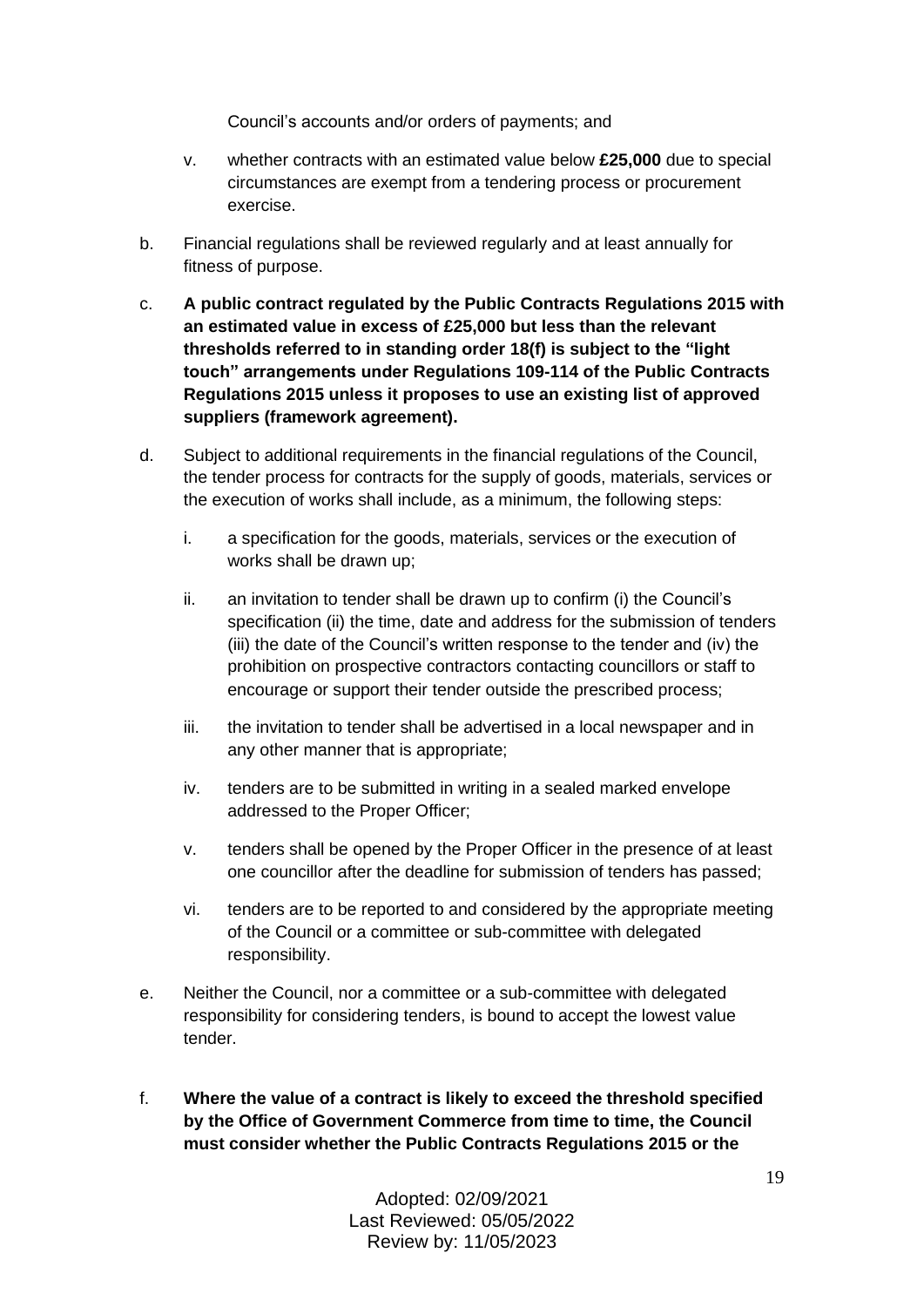**Utilities Contracts Regulations 2016 apply to the contract and, if either of those Regulations apply, the Council must comply with the relevant procurement rules. NALC's procurement guidance contains further details.**

#### <span id="page-19-0"></span> $19<sup>°</sup>$ **HANDLING STAFF MATTERS**

- a A matter personal to a member of staff that is being considered by a meeting of Council is subject to standing order 11.
- b Subject to the Council's policy regarding absences from work, the Council's most senior member of staff shall notify the chairman at its next meeting.
- c The chairman shall upon a resolution conduct a review of the performance and annual appraisal of the work of the Clerk. The reviews and appraisal shall be reported in writing and are subject to approval by resolution by Council.
- d Subject to the Council's policy regarding the handling of grievance matters, the Council's most senior member of staff shall contact the chairman in respect of an informal or formal grievance matter, and this matter shall be reported back and progressed by resolution of the Council.
- e Subject to the Council's policy regarding the handling of grievance matters, if an informal or formal grievance matter raised by the Clerk relates to the chairman this shall be reported back and progressed by resolution of Council.
- f Any persons responsible for all or part of the management of staff shall treat as confidential the written records of all meetings relating to their performance, capabilities, grievance or disciplinary matters.

#### <span id="page-19-1"></span> $20.$ **RESPONSIBILITIES TO PROVIDE INFORMATION**

*See also standing order 21.*

- a **In accordance with freedom of information legislation, the Council shall publish information in accordance with its publication scheme and respond to requests for information held by the Council.**
- b. **The Council shall publish information in accordance with the**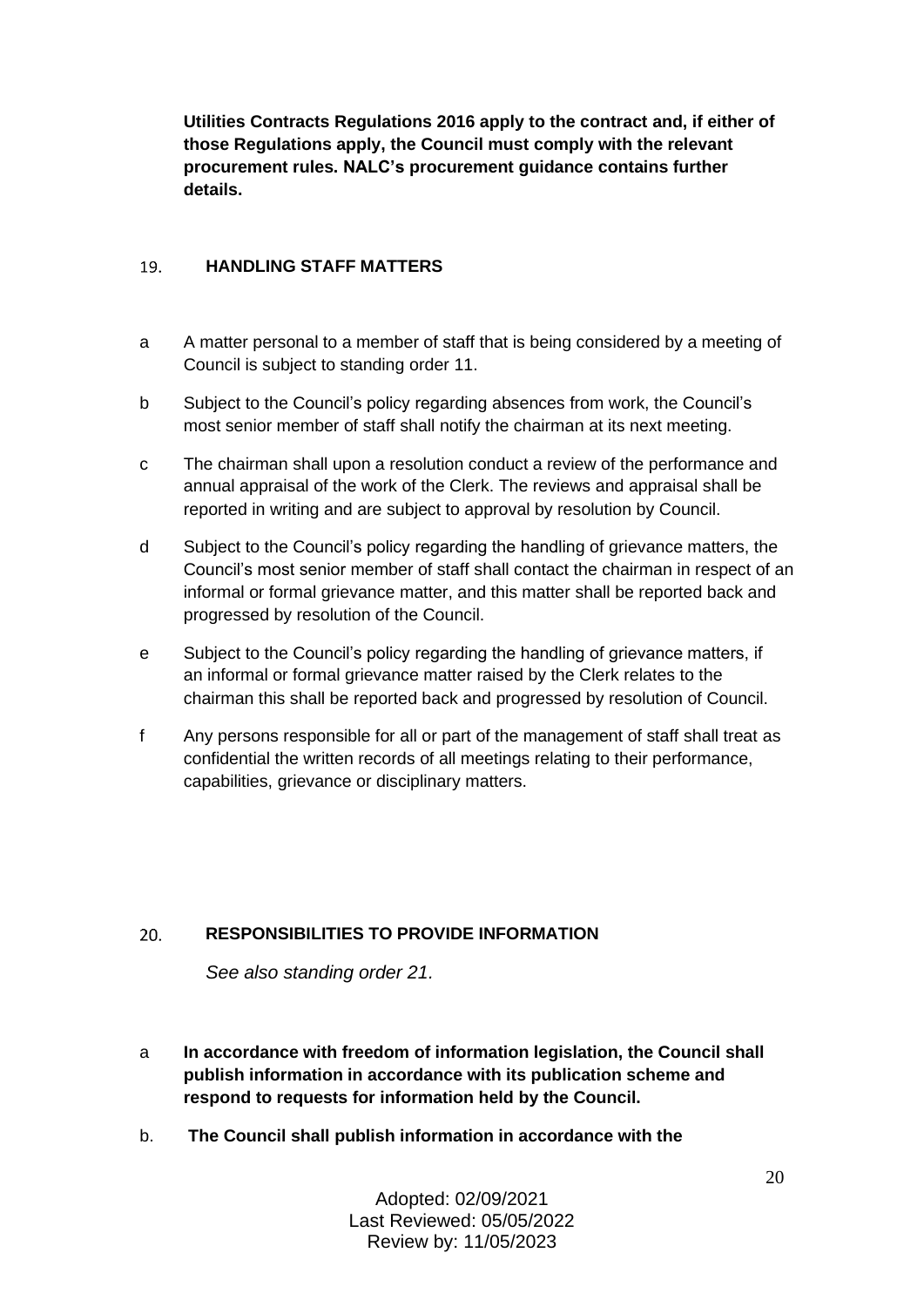**requirements of the Smaller Authorities (Transparency Requirements) (England) Regulations 2015.**

<span id="page-20-0"></span>**RESPONSIBILITIES UNDER DATA PROTECTION LEGISLATION**  21. (Below is not an exclusive list).

*See also standing order 11.*

- a The Council may appoint a Data Protection Officer.
- b **The Council shall have policies and procedures in place to respond to an individual exercising statutory rights concerning his personal data.**
- c **The Council shall have a written policy in place for responding to and managing a personal data breach.**
- d **The Council shall keep a record of all personal data breaches comprising the facts relating to the personal data breach, its effects and the remedial action taken.**
- e **The Council shall ensure that information communicated in its privacy notice(s) is in an easily accessible and available form and kept up to date.**
- f **The Council shall maintain a written record of its processing activities.**

#### <span id="page-20-1"></span> $22.$ **RELATIONS WITH THE PRESS/MEDIA**

a Requests from the press or other media for an oral or written comment or statement from the Council, its councillors or staff shall be handled in accordance with the Council's policy in respect of dealing with the press and/or other media.

#### <span id="page-20-2"></span>23. **EXECUTION AND SEALING OF LEGAL DEEDS**

*See also standing orders 15(b)(xii) and (xvii).*

a A legal deed shall not be executed on behalf of the Council unless authorised by a resolution.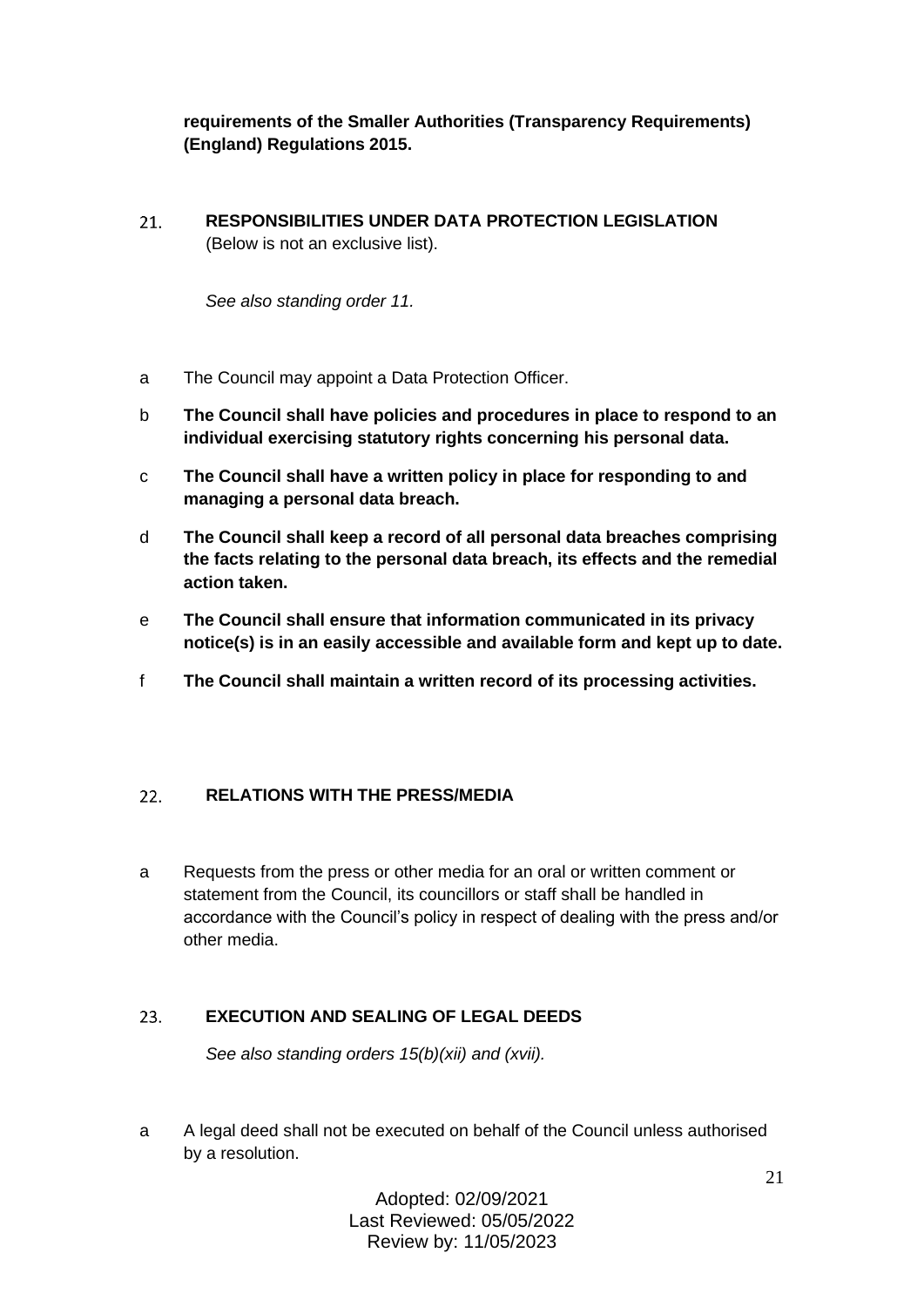b **Subject to standing order 23(a), any two councillors may sign, on behalf of the Council, any deed required by law and the Proper Officer shall witness their signatures.**

*The above is applicable to a Council without a common seal.*

# <span id="page-21-0"></span> $24$ **COMMUNICATING WITH DISTRICT AND COUNTY OR UNITARY COUNCILLORS**

- a An invitation to attend a meeting of the Council shall be sent, together with the agenda, to the ward councillor(s) of the District and County Council representing the area of the Council.
- <span id="page-21-1"></span>b Unless the Council determines otherwise, a copy of each letter sent to the District and County Council shall be sent to the ward councillor(s) representing the area of the Council.

#### $25.$ **RESTRICTIONS ON COUNCILLOR ACTIVITIES**

- a. Unless duly authorised no councillor shall:
	- i. inspect any land and/or premises which the Council has a right or duty to inspect; or
	- ii. issue orders, instructions or directions.

#### <span id="page-21-2"></span>26. **STANDING ORDERS GENERALLY**

- a All or part of a standing order, except one that incorporates mandatory statutory or legal requirements, may be suspended by resolution in relation to the consideration of an item on the agenda for a meeting.
- b A motion to add to or vary or revoke one or more of the Council's standing orders, except one that incorporates mandatory statutory or legal requirements, shall be proposed by a special motion, the written notice by at least 3 councillors to be given to the Proper Officer in accordance with standing order 9.
- c The Proper Officer shall provide a copy of the Council's standing orders to a councillor as soon as possible.